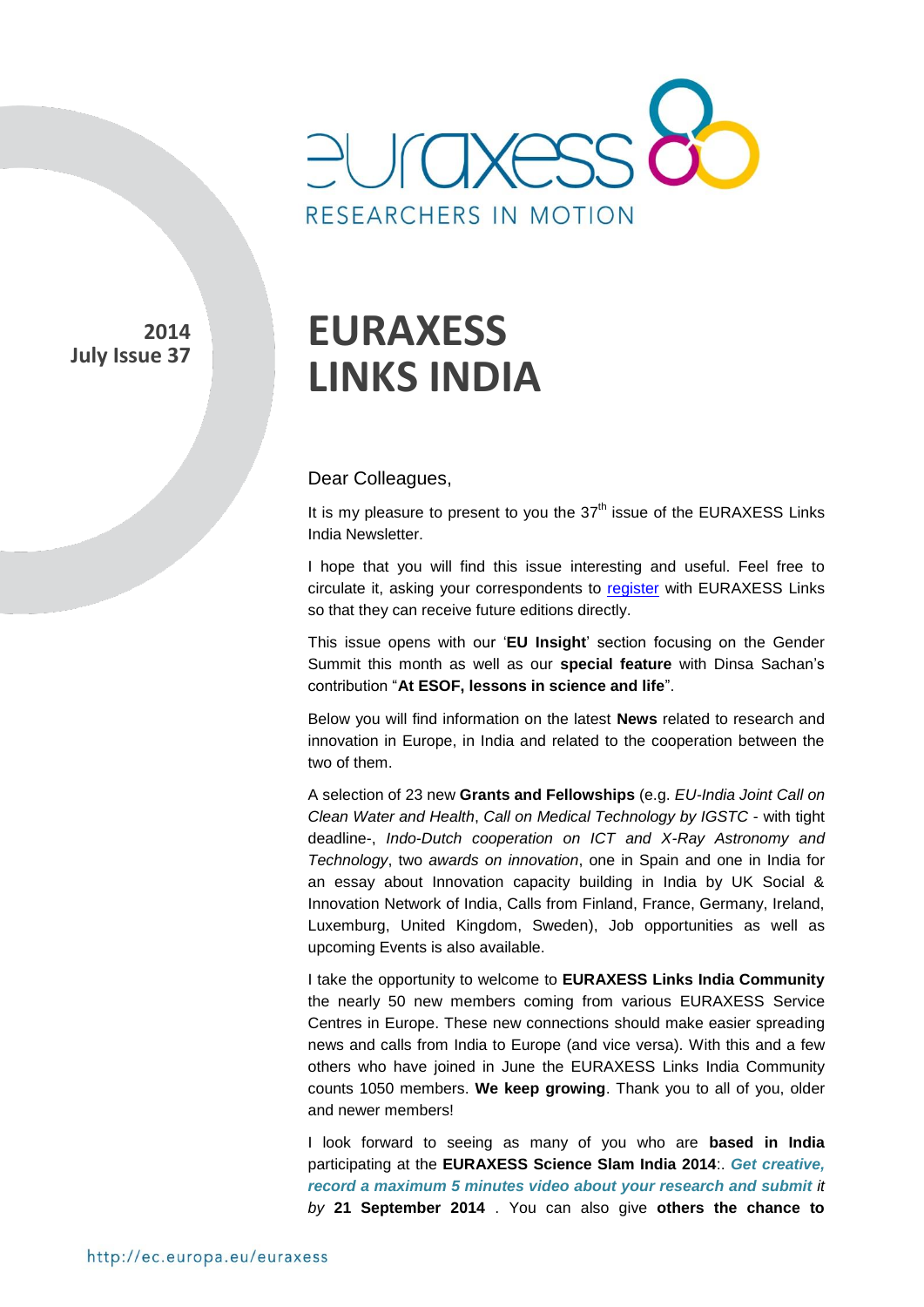**participate** circulating this newsletter or distributing **brochures** and **posters** that we can post on request (see Section 3.1).

If you have any comments or remarks on the newsletter or the website, or if you would like to include an event or news item, please let us know. The monthly Newsletter is also meant to be a communication tool for its readers. I look forward to interacting with you.

Enjoy the reading and Indian monsoon!

Ainhitze Bizkarralegorra Bravo

EURAXESS Links India Country Representative [india@euraxess.net](mailto:aurelie.pachkoff@euraxess.net)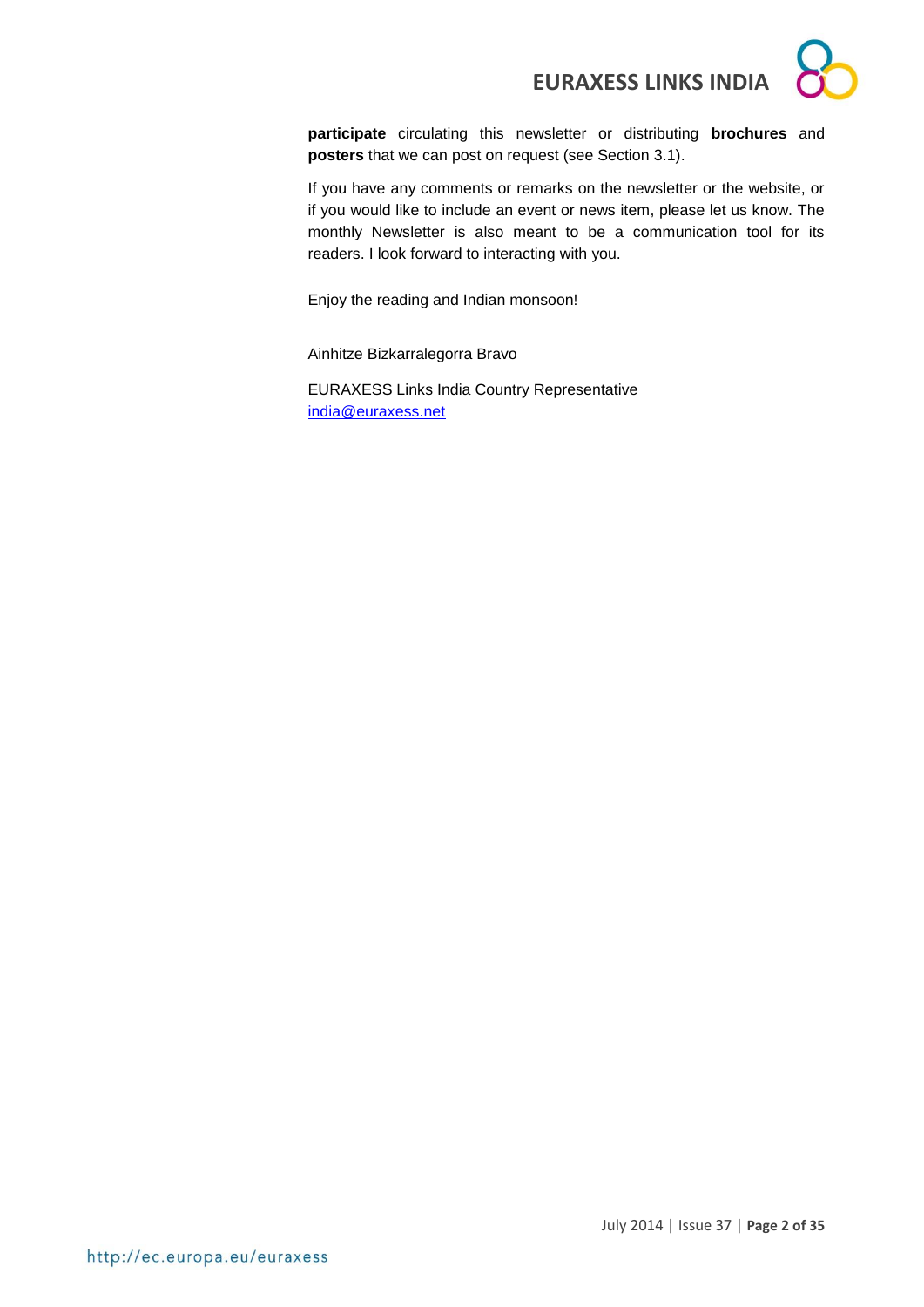# **Contents**

1 EU Insight – Gender Summit 4 - Europe [.................................6](#page-5-0) 2 Feature – ['At ESOF, lessons in science and life' by Dinsa](#page-7-0)  [Sachan, Indian science journalist](#page-7-0) ............................................8 3 [EURAXESS Events in India.....................................................9](#page-8-0) 3.1 [EURAXESS Science Slam 2014........................................................9](#page-8-1) 3.2 Other EURAXESS events [................................................................10](#page-9-0) 3.3 [EURAXESS Links India on-site visits...............................................10](#page-9-1) 3.4 [The EURAXESS Researchers' World Cup Contest 2014................10](#page-9-2) 4 News & Developments [..........................................................10](#page-9-3) **4.1 Europe** [.............................................................................................10](#page-9-4) 4.1.1 [EU-industry partnerships seek innovation boost with first €1](#page-9-5)  billion for projects [.............................................................................10](#page-9-5) 4.1.2 [EPO introduces new scheme to improve legal certainty of](#page-10-0)  pending patent applications [.............................................................11](#page-10-0) 4.1.3 [Launch of European science & technology network on](#page-10-1)  [unconventional hydrocarbon extraction...........................................11](#page-10-1) 4.1.4 [European Commission launches public consultation on Science](#page-11-0)  2.0 [....................................................................................................12](#page-11-0) 4.1.5 [Forecasting the development of breakthrough technologies to](#page-11-1)  [enable novel space missions...........................................................12](#page-11-1) 4.1.6 Towards an Energy Union [...............................................................13](#page-12-0) 4.1.7 RESAVER - [A pan-European pension fund for researchers"..........14](#page-13-0) **4.2 India** [.................................................................................................14](#page-13-1) 4.2.1 [University autonomy eroded in four-year degree battle...................14](#page-13-2) 4.2.2 [Higher Education and Science & Technology in the propsed](#page-13-3)  [India Budget 2014-2015 by the new Government](#page-13-3) ...........................14 4.2.3 [Modi pitches India's frugal space prowess at rocket launch............15](#page-14-0) 4.2.4 [As India consumes more and more maize, search on for better](#page-15-0)  [varieties............................................................................................16](#page-15-0) 4.2.5 [India scores by battling HIV/AIDS but falls short fighting TB and](#page-15-1)  malaria [.............................................................................................16](#page-15-1) 4.2.6 [Indians glued to smartphones: study...............................................16](#page-15-2)

EURAXESS Links India Newsletter is a monthly electronic newsletter, edited by EURAXESS Links India, which provides information of specific interest to European and non-European researchers in India who are interested in the European research landscape and conducting research in Europe or with European partners.

The information contained in this publication is intended for personal use only. It should not be taken in any way to reflect the views of the European Commission nor of the Delegation of the European Union to India.

Please email to [india@euraxess.net](mailto:india@euraxess.net) for any comments on this newsletter, contributions you would like to make, if you think any other colleagues would be interested in receiving this newsletter, or if you wish to unsubscribe.

Editor: Ainhitze Bizkarralegorra Bravo, EURAXESS Links India, Country Representative

July 2014 | Issue 37 | **Page 3 of 35**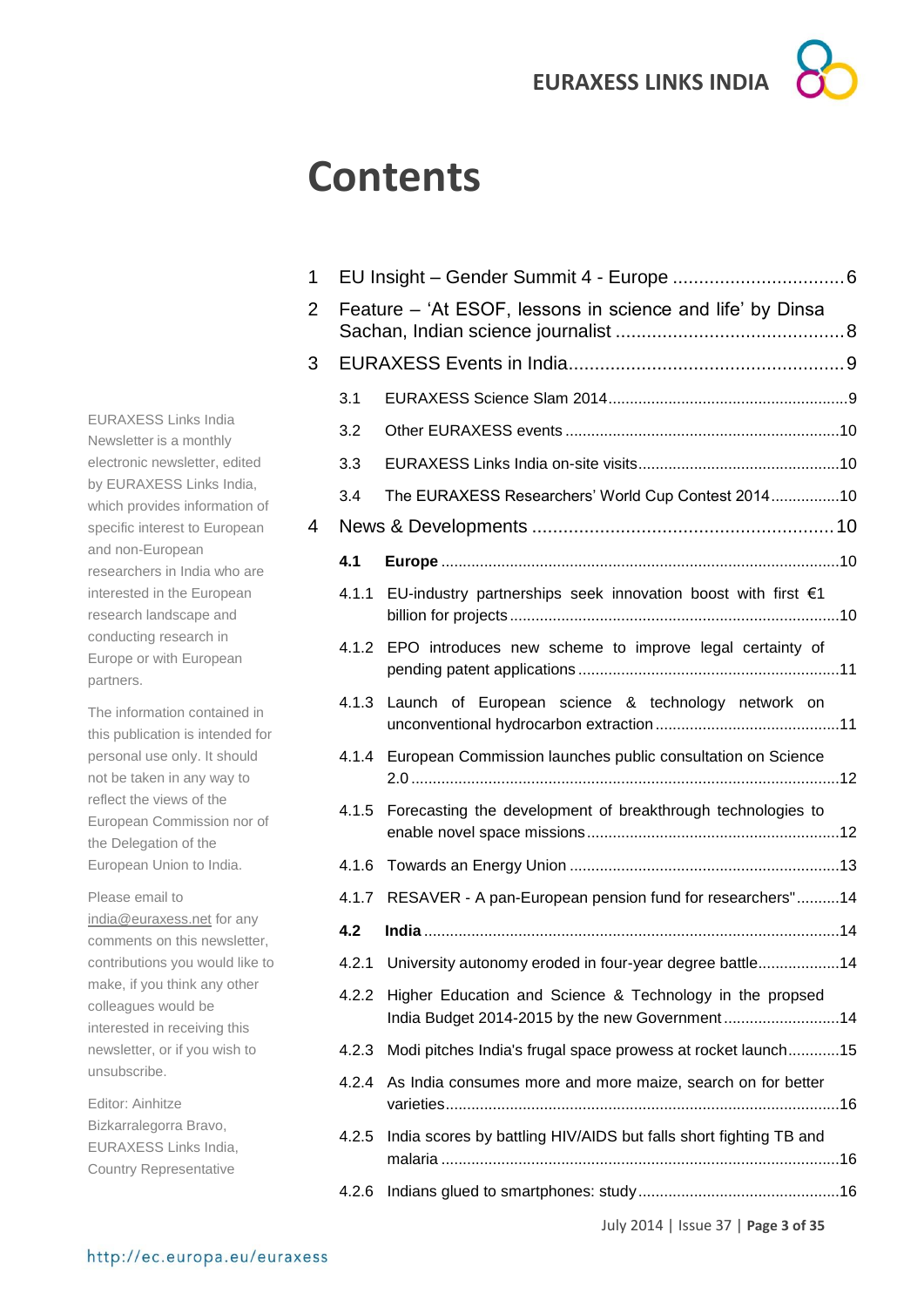| × |  |
|---|--|
|   |  |
|   |  |
|   |  |

|   |       | 4.2.7 Indian IT must kill some business, create new ones: Suresh                                                          |
|---|-------|---------------------------------------------------------------------------------------------------------------------------|
|   | 4.2.8 | Indian IT can produce brands like Google, Facebook: Tech                                                                  |
|   | 4.2.9 | Another 2 years before 4G takes off in India: Experts17                                                                   |
|   |       |                                                                                                                           |
|   | 4.3   |                                                                                                                           |
|   | 4.3.1 |                                                                                                                           |
|   | 4.3.2 |                                                                                                                           |
|   | 4.3.3 | Developing a Knowledge-base for policy making on India-EU                                                                 |
|   |       | 4.3.4 HCSA's Newsle HCSA's Newsletter 1/2014 on-line18                                                                    |
|   |       | 4.3.5 FRANCE: 'Sustainable Growth in Response to Climate Change:                                                          |
|   |       | 4.3.6 152 DAAD WISE Scholars from India meet in Berlin 19                                                                 |
|   |       | 4.4.7 DAAD info-sessions on study and research in Germany 19                                                              |
|   |       | 4.4.8 Ericsson opens 4th global network operations centre in India 20                                                     |
| 5 |       |                                                                                                                           |
|   | 5.1   | Spreading excellence and widening participation - Call for                                                                |
|   | 5.2   | Six new calls under Societal Challenges and Industrial                                                                    |
|   | 5.3   | EU-India Joint Call on 'Clean Water and Health'21                                                                         |
|   | 5.4   | Linking Programme Call - Biotechnology in the field of Health 21                                                          |
|   | 5.5   | Indo-German: Pre-Proposals for joint projects in Medical<br>Technology including Diagnostic Tools (2+2 mode of            |
|   | 5.6   | Indo-German: Call for nominations: Max Planck Partner Groups                                                              |
|   | 5.7   | Indo-German: Call for nominations: Max Planck-India Mobility<br>Grants for junior scientists/postdoc and junior faculty23 |
|   | 5.8   | Cooperation between The Netherlands and India on X-ray                                                                    |
|   | 5.9   |                                                                                                                           |
|   | 5.10  | UK: Science and Innovation Network of India essay competition23                                                           |
|   | 5.11  |                                                                                                                           |
|   | 5.12  | FRANCE: Agropolis Foundation' 'Open Science' 24                                                                           |
|   |       |                                                                                                                           |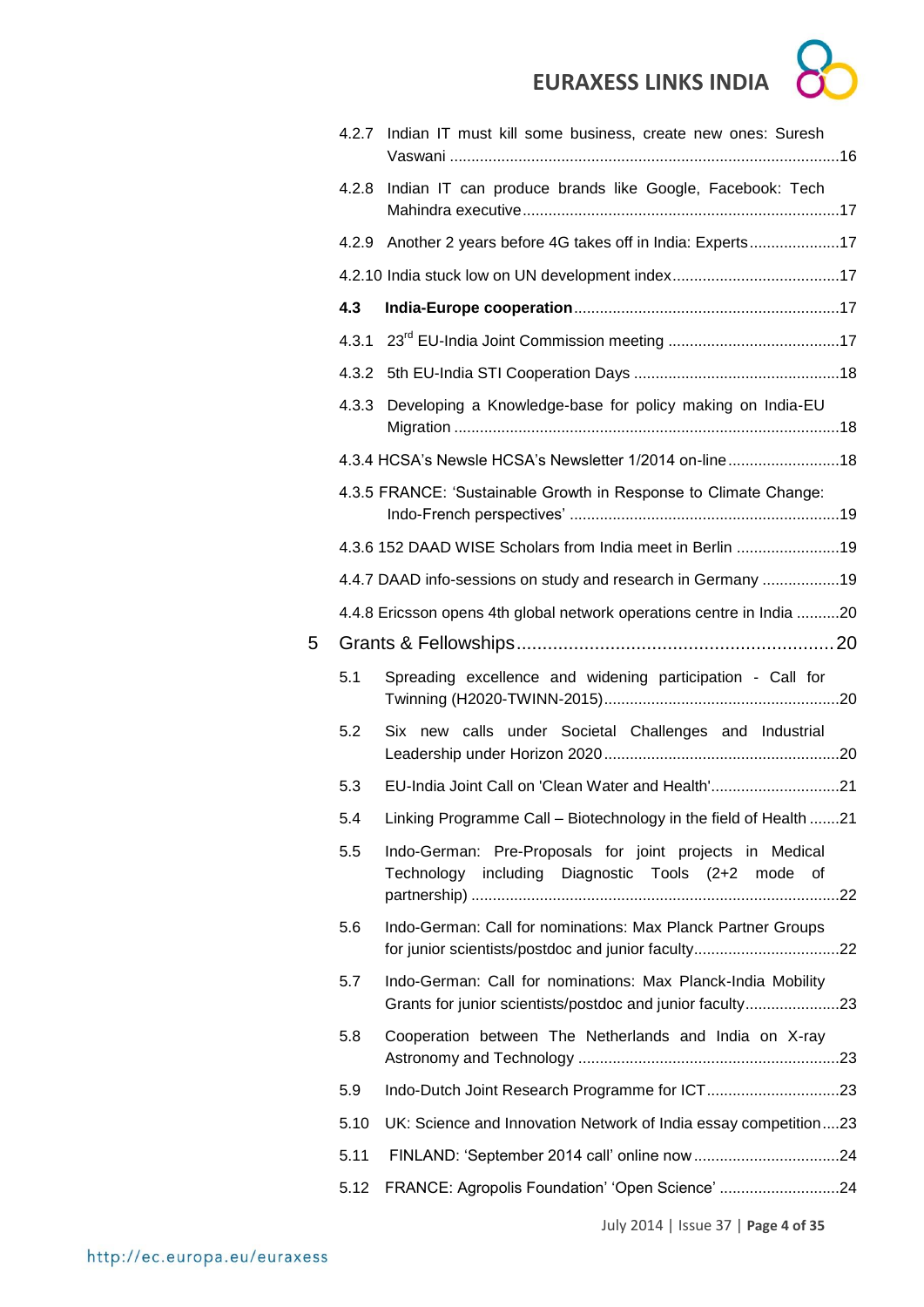|   | 5.13 | GERMANY: Call for submissions: Next Generation of Science                                                          |
|---|------|--------------------------------------------------------------------------------------------------------------------|
|   | 5.14 | GERMANY: Research in Germany-DFG announces Ideas<br>Competition for International Research Marketing25             |
|   | 5.15 | IRELAND: Research Paper of the Year: Irish Healthcare                                                              |
|   | 5.16 | IRELAND: SFI Targeted Research Professorship Programme                                                             |
|   | 5.17 | LUXEMBOURG: PEARL Programme - Annual Call 2014 27                                                                  |
|   | 5.18 |                                                                                                                    |
|   | 5.19 |                                                                                                                    |
|   | 5.20 | SPAIN: The UAM-Accenture Chair's Sixth Edition of the Award<br>for a research paper in Economics and Management of |
|   | 5.21 | SWEDEN: Call for applications for funding to support the                                                           |
|   | 5.22 | SWEDEN: Targeted call - Sustainable building and planning 30                                                       |
|   | 5.23 | SWEDEN: Second call within the program Forest raw materials<br>and biomass: Sustainable primary production 30      |
|   | 5.24 |                                                                                                                    |
|   | 5.25 | Calls still open (see previous newsletters for more details) 31                                                    |
| 6 |      |                                                                                                                    |
|   | 6.1  |                                                                                                                    |
|   | 6.2  |                                                                                                                    |
|   | 6.3  |                                                                                                                    |
| 7 |      |                                                                                                                    |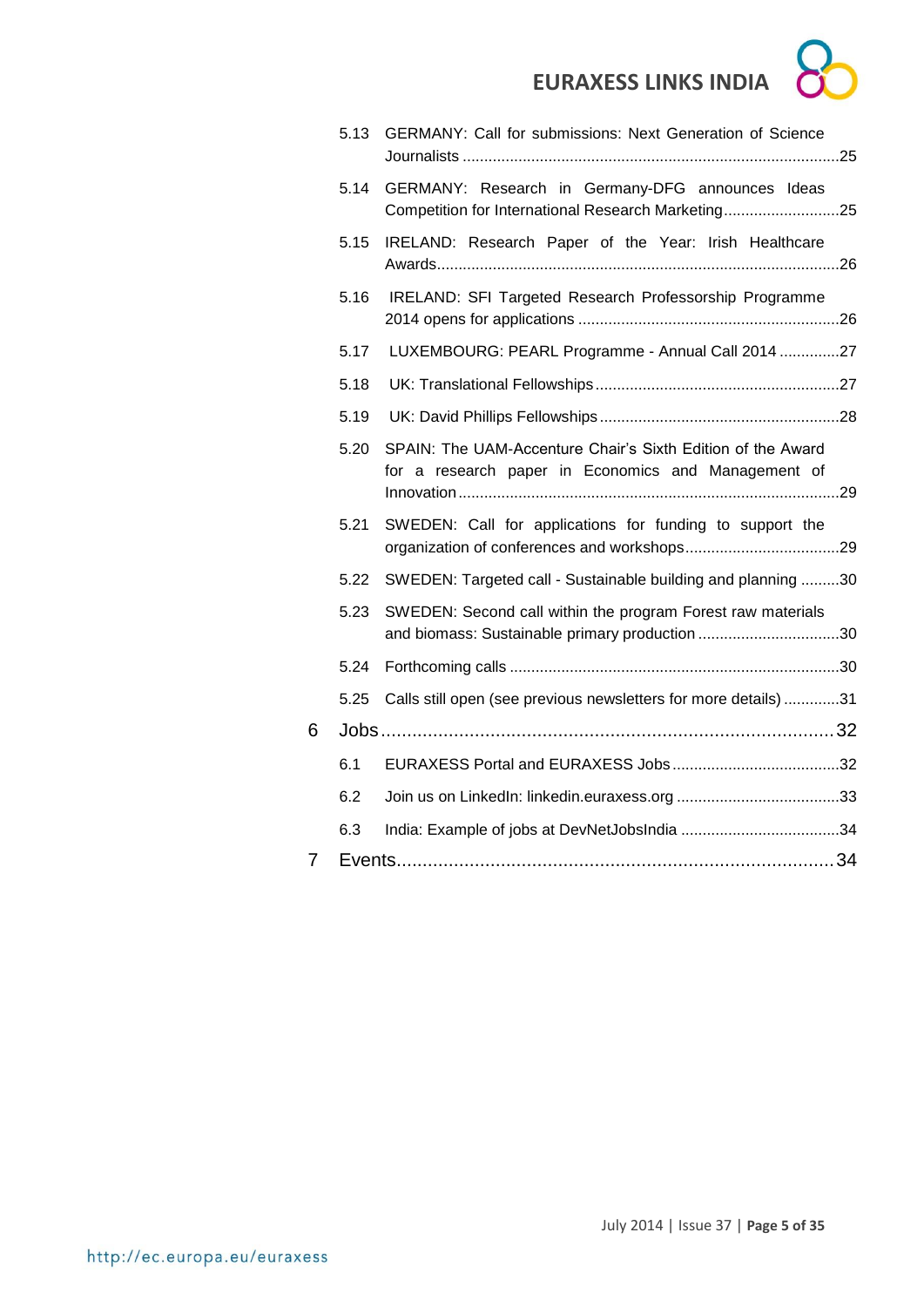## <span id="page-5-0"></span>**1 EU Insight – Gender Summit 4 - Europe**

Gender is one of the cross-cutting commitments in Horizon 2020 and centers around the following objectives:

- Gender balance in research teams
- Gender balance in decision-making
- Integrating gender/sex analysis in R&I content [1].

Being also an important criteria in the European Research Area, the ERA Progress Report 2013 found that "in terms of gender, European research still suffers from a substantial loss and inefficient use of highly skilled women and from a lack of gender dimension in research content. In 2010, women represented 46% of EU PhD graduates, 32.4% of researchers, 19.8% of senior academic staff. Gender unbalance is more striking in decision-making, where only 15.5 % of women are heads of institutions and 10% are rectors in the higher education sector." [2]

The 'Gender Summit 4 – Europe 2014 from Ideas to Markets: Excellence in mainstreaming gender into research, innovation and policy' was held from 30 June to 1 July 2014 in Brussels. There were a total of 350 participants from 40 countries representing over 200 science organisations.

Commissioner Máire Geoghegan-Quinn stated in her Welcome to the Gender Summit 4:

*"The 4th Gender Summit is focused on Horizon 2020. There's a lot of money at stake in Horizon 2020 and the new rules ensure that women are at the centre of the decisions on how it should be spent and at the heart of the research and innovation that is funded. Horizon 2020 provides a clear incentive to applicants to ensure a better gender balance in their research teams. If two proposals receive exactly the same scores on all other evaluation criteria, the gender balance will be one of the factors in deciding which proposal is ranked higher. Horizon 2020 also promotes the gender dimension in research and innovation content to ensure that it takes into account the needs, behaviours and attitudes of both women and men. This is the way to excellence, jobs and growth. In Horizon 2020, the gender dimension is explicitly integrated from the outset in many of the specific programmes – in more than 100 topics so far out of 610 in total, spread across 13 different programmes. This gives us a promising idea of the number of projects that will develop a gender dimension and of the new knowledge that they will produce. I hope that those attending the Gender Summit and the science community will respond to these opportunities to create better research and more sustainable technological innovations."*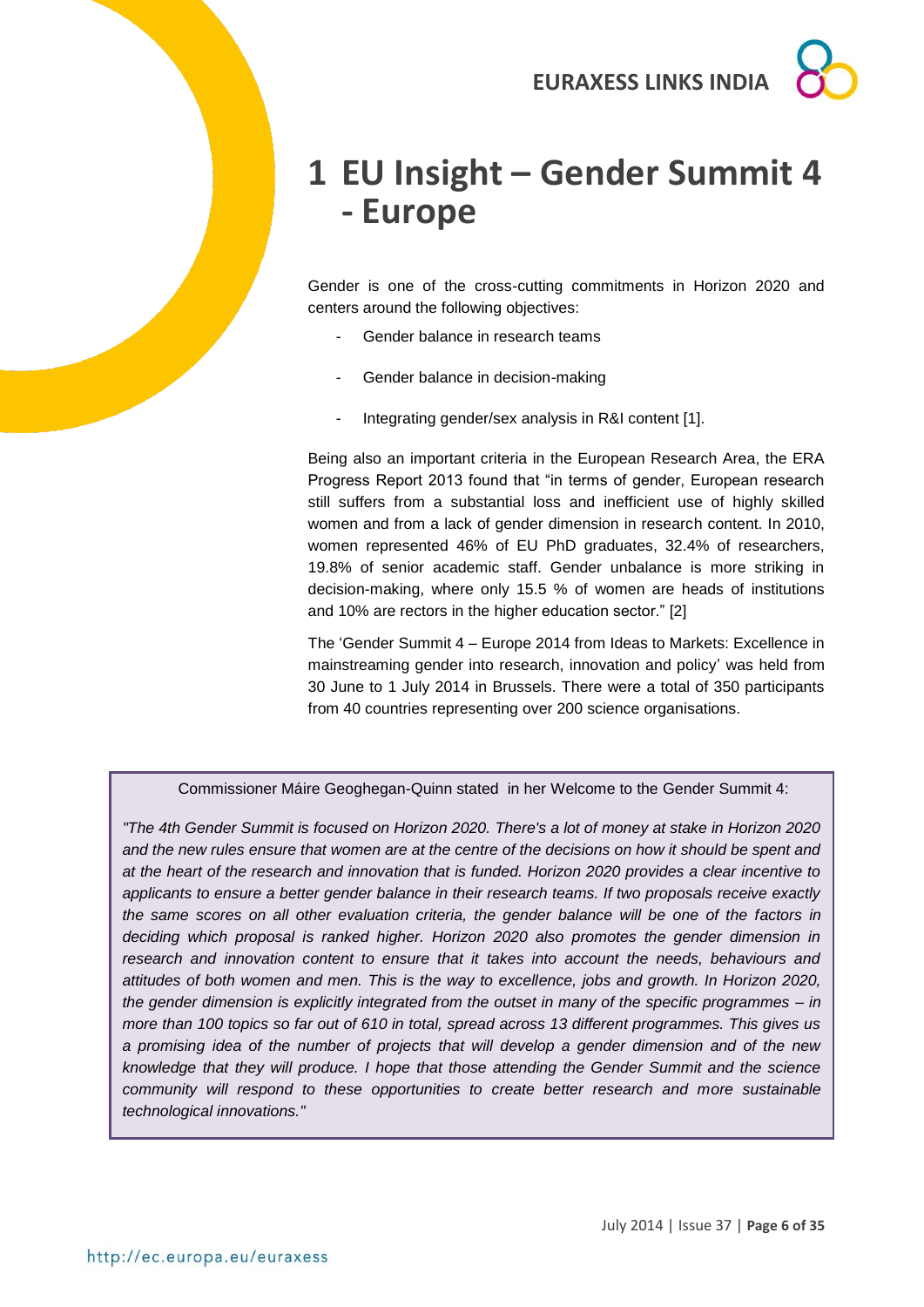

Under the first pillar of Horizon 2020, the ERC has published its own ERC gender equality plan 2014-2020 [3].

Key objectives include:

- (i) To continue raising awareness about the ERC gender policy among potential applicants;
- (ii) To improve the gender balance among researchers submitting ERC proposals in all research fields and within the ERC teams;
- (iii) To continue identifying and removing any potential gender bias in the ERC evaluation procedure;
- (iv) To continue monitoring possible differences in gender specific careers and academic posts, following the ERC grant
- (v) To embed gender awareness within all levels of the ERC processes - from creating awareness about the ERC to grant signing - while keeping the focus on excellence
- (vi) To strive for gender balance among the ERC peer reviewers and other relevant decision making bodies.

In line with the ERC gender equality plan the Summit concludes that gender balance and diversity should be emphasized in all Horizon 2020 calls as well as in the evaluation process.

Furthermore, more detailed information on gender as an evaluation criterion should be shared by NCPs, applicants, evaluators and experts to ensure that each has the same understanding of the process. A broader training of evaluators on all of the criteria that could be relevant for ranking applications, including the gender dimension was encouraged by the participants of the Summit [4].

Since 2011, the evidence- and consensus-based approach advanced by Gender Summit – Europe has spread to other continents with new platforms created for North America, Africa, Asia and South America regions. Incorporating institutions, leaders, practitioners and experts from different continents transforms the Gender Summit into a global alliance for promoting harmonization of rules and practices to facilitate international collaboration and mobility, excellence and societal advancement [4].

The next Gender Summit will be hosted by the Human Science and Research Council from 28-30 April, 2015 in Cape Town, South Africa. The overarching topics will be poverty alleviation and economic empowerment through scientific research and innovation [5].

#### Sources

- [1] Factsheet Gender [Equality in Horizon 2020](https://ec.europa.eu/programmes/horizon2020/sites/horizon2020/files/FactSheet_Gender_2.pdf)
- [2] [European Research Area Progress Report 2013](http://www.epws.net/2013/09/european-research-area-progress-report.html)
- [3] [ERC Scientific Council Gender equality plan 2014-2020](http://erc.europa.eu/sites/default/files/document/file/ERC_ScC_Gender_Equality_Plan_2014-2020.pdf)
- [4] [Gender Summit Report](http://gender-summit.com/images/Docs/GS4_EU_2014_Report.pdf)
- [5] [Prof. Olive Shisana's announcement of the Gender Summit 2015](https://www.youtube.com/watch?v=AgK01o8ayao&list=PL3M-oxmP-dHHHWAF9wwiRb5eFq9kIXoP2)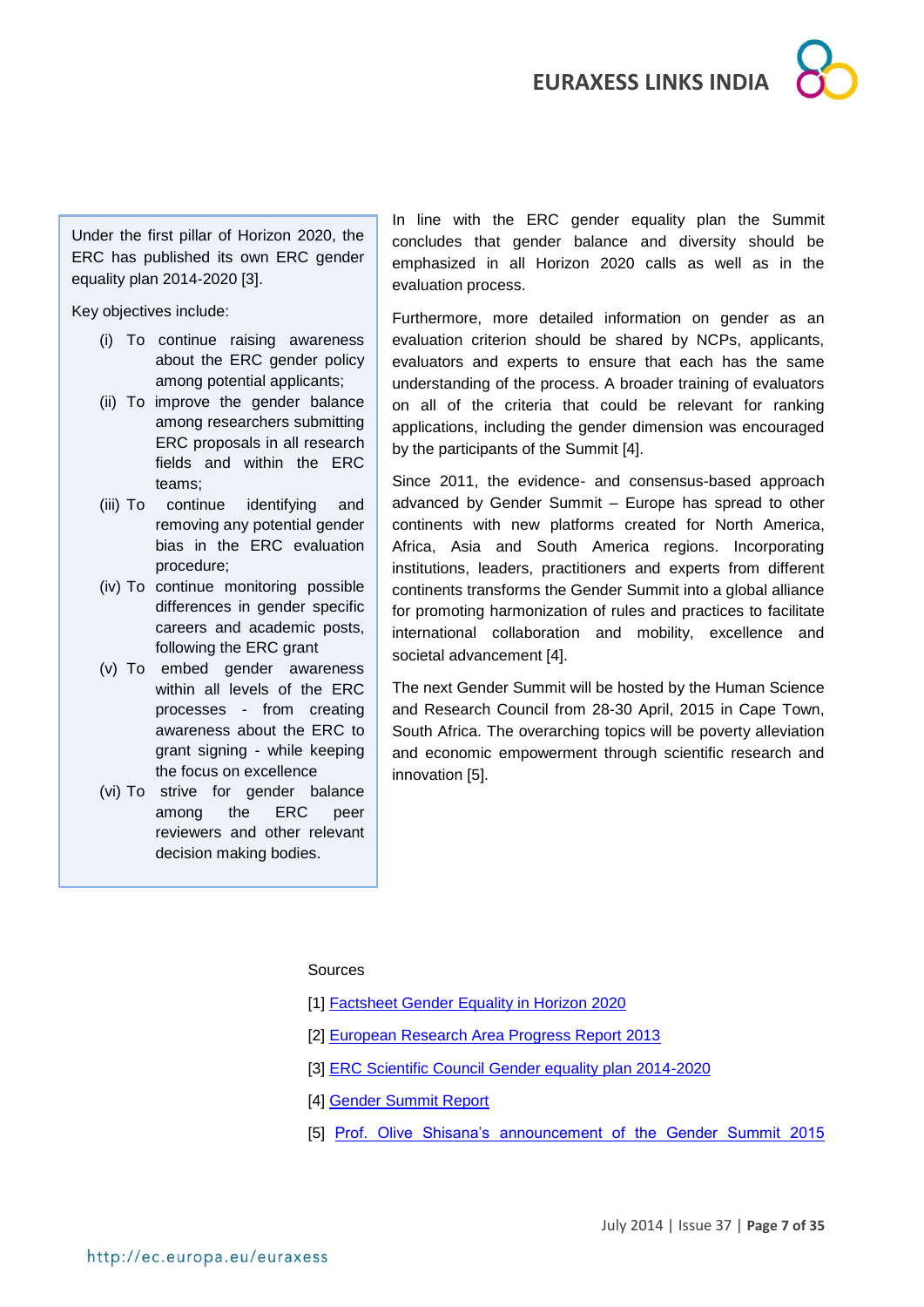

Rolf-Dieter Heuer, CERN Director General by Mikkel Ostergaard/ESOF2014



Opening Ceremony by Mikkel Ostergaard/ESOF2014

*"The most important lesson learned: there is so much interesting science happening in Europe, which goes unreported"*

*"A lot of press releases coming out of Europe, especially from smaller universities, are written in local languages, and can go unnoticed"*

## <span id="page-7-0"></span>**2 Feature – 'At ESOF, lessons in science and life' by Dinsa Sachan, Indian science journalist**

If there's one word that truly captures my experience at EuroScience Open Forum (ESOF) 2014, it's "overwhelming." But in a good way, of course. One moment, you're tuned into CERN Director General Rolf-Dieter Heuer, waxing eloquent about the Large Hardon Collider's next goals, and a few minutes later you're struggling to find a place on the floor of a museum to catch a talk about the mechanics of neuroenhancement.

As a journalist, you've to wear multiple hats at ESOF – during lectures, you listen on with the curiosity and enthusiasm of a postdoc, at press briefings you morph into a big-mouthed reporter firing hard-hitting questions at panelists, and then at evening parties (there was one almost every night), you've got to let your hair down and assume the role of a tipsy social bee.

The lectures took place in the sprawling Carlsberg area of Copenhagen, famous for the brewery that produces the world famous beer by the same name.

I was one of the journalists who was awarded the ESOF travel grant to attend the conference. But the €750 grant would not have been enough for a journalist like me travelling from a developing country. Michael Jennings, the European Commission spokesperson for Research, Innovation and Science, very graciously forwarded my fund request to the EU Delegation in India, who decided to help take care of my three nights' stay in Copenhagen, which coupled with the organisers' offer to put me in a home stay with a Danish family for four days helped make my stay possible in the Danish capital.

The most important lesson learned: there is so much interesting science happening in Europe, which goes unreported. As an Indian journalist, apart from covering Indian science, I mainly end up writing about US research, because that's what the top wires like EurekAlert publicise. A lot of press releases coming out of Europe, especially from smaller universities, are written in local languages, and can go unnoticed. It's not a surprise then that the major English media – mostly in the US and some in the UK – focus mainly on research from places that publicise their papers in English.

So, I really capitalized on the opportunity to meet with an interesting researcher from University of South Denmark, for example, who has developed an instrument that can detect disease by breath analysis. He presented his machine at the Science in the City festival, a side event at ESOF. Of note: the press release on his site is in Danish. Before my visit, I hadn't even heard of University of South Denmark.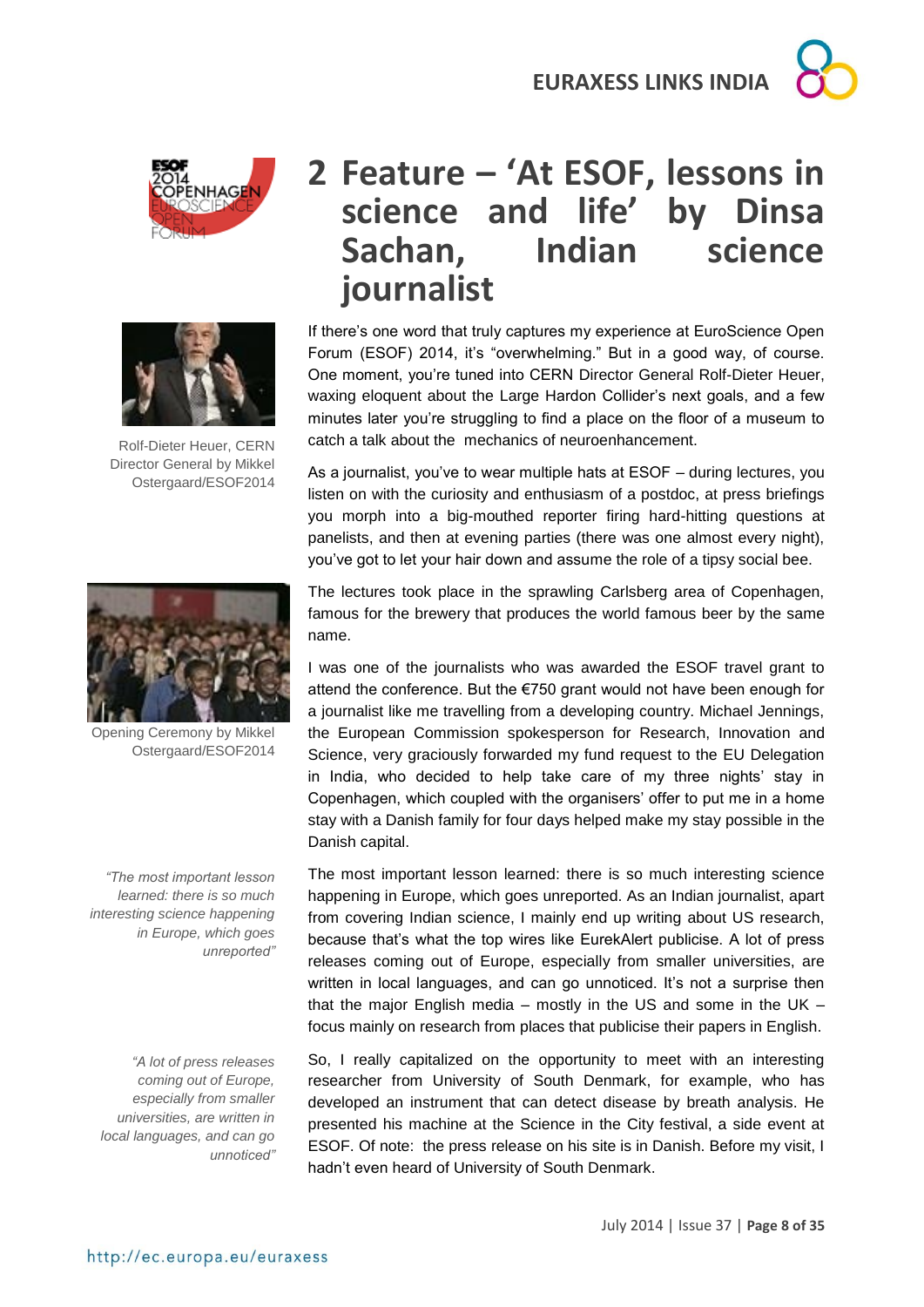



Participant at ESOF by Mikeel Ostergaard/ESOF2014

*Dinsa Sachan is an Indian science journalist who attended the 'ESOF 2014 Copenhaguen Euroscience Open Forum' on 21-26 June. She can be contacted at [https://dinsasachan.contently.](https://dinsasachan.contently.com/) [com/](https://dinsasachan.contently.com/)*



I'm considering future trips to Denmark and other Nordic countries to dig out their excellent science – it would be such a revelation for the science publications I write for!

Denmark's architects and urban planning experts had interesting insights on how India's metros could benefit from Copenhagen's experience as the biking capital of the world. There are increasing calls in India for building biking lanes – the recent accident of environment activist Sunita Narain goes to show that Indian cities, especially New Delhi, are not friendly for bicyclists. Personally, this experience might be quite a game changer, as it has really invoked my interest in urban planning and design, and I hope to be able to do a lot of stories in this area, both nationally and internationally.

But, the great thing about ESOF was the social nature of the event. The "after-work" parties provided another avenue to meet interesting researchers. And under the influence of liquor, they spoke at length and ease.

I'm grateful for this invaluable opportunity from the EU Delegation to India – this visit and the great experience I gained would not have been possible without their support.

## <span id="page-8-0"></span>**3 EURAXESS Events in India**

### <span id="page-8-1"></span>3.1 EURAXESS Science Slam 2014

In July the priority has been to widely disseminate across India and beyond the open call to researchers wanting to participate at the  $2^{nd}$  global EURAXESS Science Slam.

If you are at a university, research institute, industry or other dealing with PhD students or PhD holders, and would like to **help disseminate the 2nd global EURAXESS Science Slam** with **brochures and posters** anywhere in India, you are most welcome to **place an order** writing to [india@euraxess.net](../../../../../Downloads/india@euraxess.net) *indicating the amount per item and name & delivery address in India* **by 9 August 2014**.

If you are a PhD student or PhD holder **based in India** and are thinking about participating at the **EURAXESS Science Slam India 2014**: *Get creative, record a maximum 5 minutes video about your research and submit it to us* before **21 September 2014**.

For a few inspirational videos and to read the full **Terms and Conditions** to participate on [EURAXESS Links India website.](http://ec.europa.eu/euraxess/index.cfm/links/events/india/science_slam)

As the EURAXESS Science Slam 2013 North American winner stated and can be read on the [June Newsletter of the EU Delegation to India,](http://euindiaenewsletter.com/Vol_5_June_2014/EURAXESS.html) the science slam is about **explaining and entertaining**. Don't miss your chance to either be the host institution of the 2014 winner in India or the winner yourself!! It will certainly be a "memorable experience" as it was for Shraddha Karve, Ph.D. student from IISER Pune who became the first EURAXESS Science Slammer in India last year.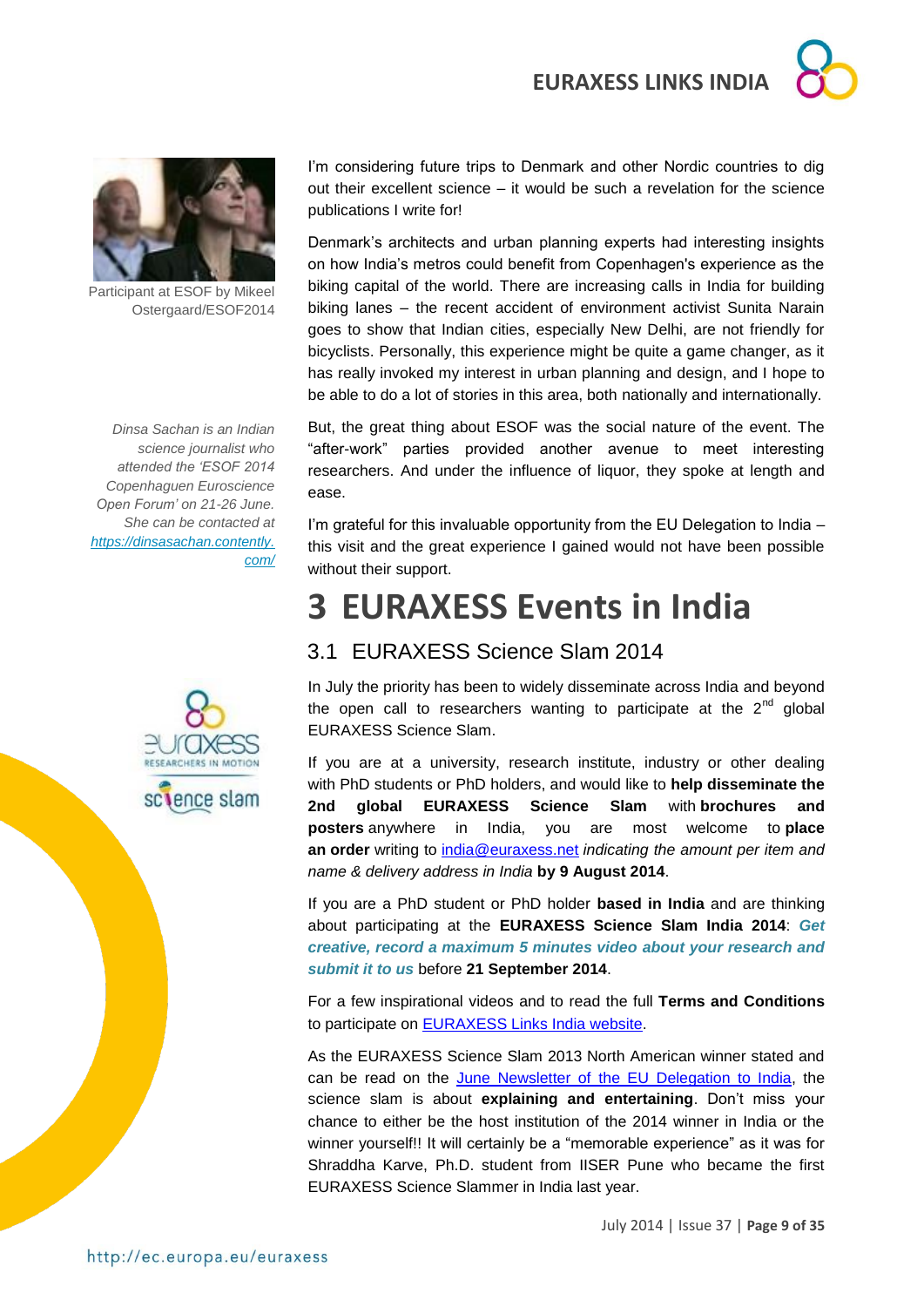The European Union Delegation to India is also following the event on [Facebook EU in India.](https://www.facebook.com/EUinIndia) EURAXESS Science Slam or other related posts are weekly published there.

### <span id="page-9-0"></span>3.2 Other EURAXESS events



### <span id="page-9-1"></span>3.3 EURAXESS Links India on-site visits

The country representative can present the services offered by EURAXESS Links India, cooperation and career opportunities with Europe etc. The **planning** of on-site presentations between **August 2014** and **January 2015** is under going. If you wish to organize such a presentation in your organization, please contact us at india@euraxess.net.

### <span id="page-9-2"></span>3.4 The EURAXESS Researchers' World Cup Contest 2014

Congratulations to our EURAXESS Links India Community for the third position in the EURAXESS Researchers' World Cup Contest 2014! First and second places went to the EURAXESS Links communities in Brazil and North America, resepectively. We would like to thank you for participating in the Contest. Together with EURAXESS Links North America, EURAXESS Links India had the highest numbers of participants from all six Links communities!

# <span id="page-9-3"></span>**4 News & Developments**

### <span id="page-9-4"></span>**4.1 Europe**

<span id="page-9-5"></span>4.1.1 EU-industry partnerships seek innovation boost with first €1 billion for projects

July 2014 | Issue 37 | **Page 10 of 35** Research partnerships between the EU, the private sector and Member States presented their first calls for projects and partners under Horizon 2020, the EU's €80 billion research and innovation programme. Worth a total of €1.13 billion in public funding, which will be complemented by a comparable amount from the private partners, the first round of funding will go into projects that will improve people's lives as well as boost international competitiveness of Europe's industry. Topics include new treatments for diabetes and eye disease and a roll out of dozens of hydrogen-powered road vehicles and refuelling stations. José Manuel Barroso, President of the European Commission, said: "Only if the best brains from academia, industry, SMEs, research institutes and other organisations come together can we successfully tackle the huge challenges that we are facing. This is what public-private partnerships are about, the joining of forces to make the lives of Europeans better, create jobs and boost our competitiveness. We are committed to prioritising the impact of the European budget on the recovery, and these partnerships





 $HORIZ(2)N2020$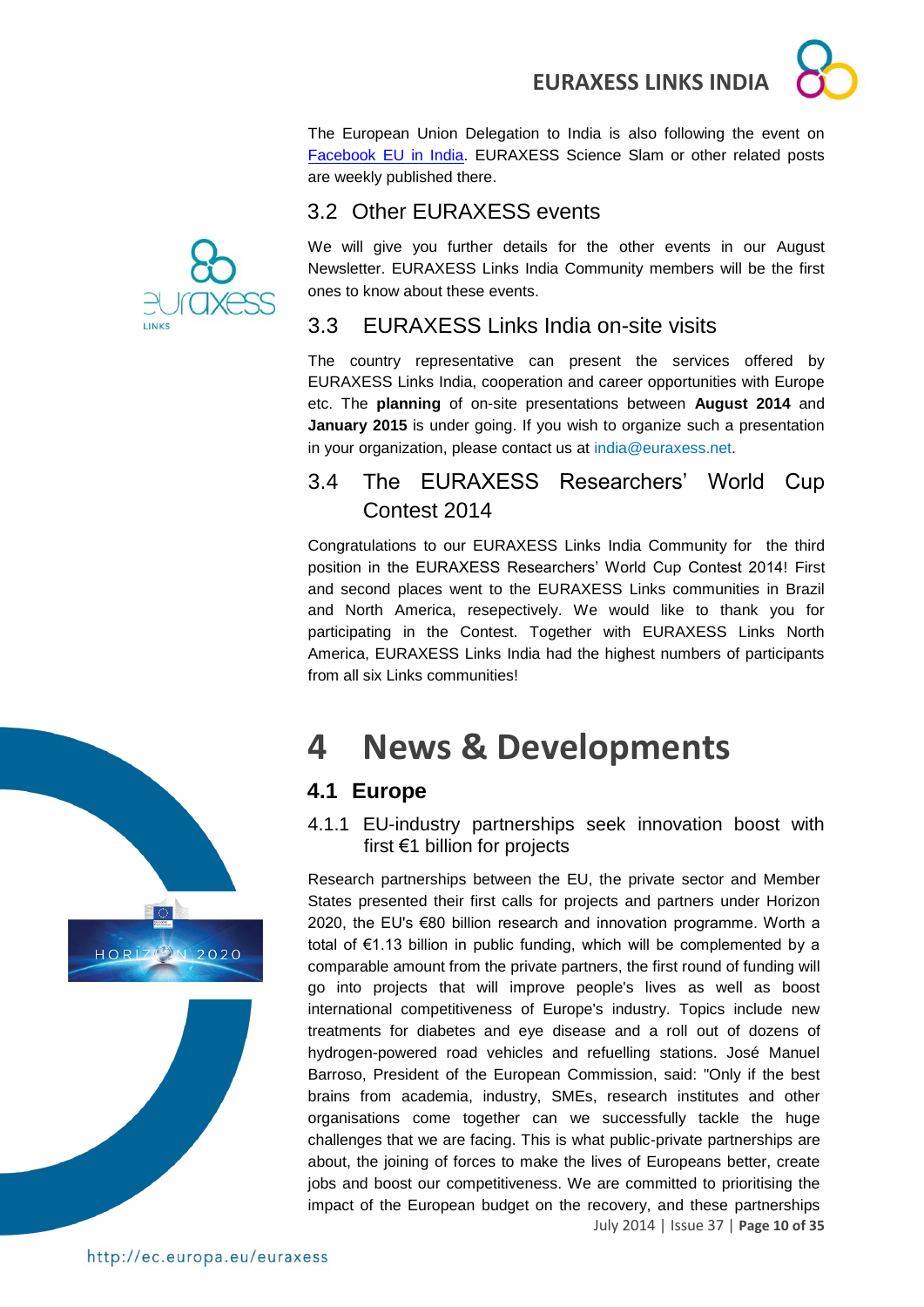are doing just that, with first calls for proposals for 1,1 billion euros to be matched by industry, within a package representing an overall 22 billion euros boost to growth and jobs creation over seven years. They will continue delivering results that no single country, company or even the European Union as such would achieve alone."

The launch of first calls comes almost exactly one year after the European Commission put forward the Innovation Investment Package, a set of proposals to establish seven public-private and four public-public partnerships. They will work in several key areas such as medicines, transport, electronics and bioeconomy, and are worth over €22 billion in total.

**Source: [European Commission](http://europa.eu/rapid/press-release_IP-14-796_en.htm)**

### <span id="page-10-0"></span>4.1.2 EPO introduces new scheme to improve legal certainty of pending patent applications

Under the "Early Certainty from Search" scheme, the EPO aims to issue all search reports and written opinions on patentability within six months of filing, to prioritise the completion of examination files it has already started over beginning work on new files, and to expedite grants once a positive search opinion has been issued.

In addition, it will seek to [prioritise processing](http://archive.epo.org/epo/pubs/oj010/06_10/06_3520.pdf) of those cases where substantiated observations are filed by third parties who identify themselves, and also of oppositions and requests for limitation or revocation. .

The new scheme will benefit companies and inventors seeking patent protection in Europe by ensuring timely delivery of all search reports and opinions on their applications, giving them a sound basis for their patenting strategies early on. It will also benefit the general public by enhancing the transparency of pending patent rights in Europe, providing an overview of prior art and patentability at an early stage in the proceedings.

The scheme now being implemented enjoys the support of users of the patent system, which they expressed during the consultation exercise conducted in the first half of 2014.

**Source: [EPO](http://www.epo.org/news-issues/news/2014/20140703.html)**



#### <span id="page-10-1"></span>4.1.3 Launch of European science & technology network on unconventional hydrocarbon extraction

To deepen the knowledge on extraction technologies and practices of unconventional gas and oil and minimise potential health and environment risks, the European Commission has launched the European science and technology network on unconventional hydrocarbon extraction. The network will be established and managed by the JRC, on the basis of the guidance provided by the Steering group. The network aims to bring together practitioners from industry, research, academia and civil society,



Europäisches Patentamt European<br>Patent Office Office européen des brevets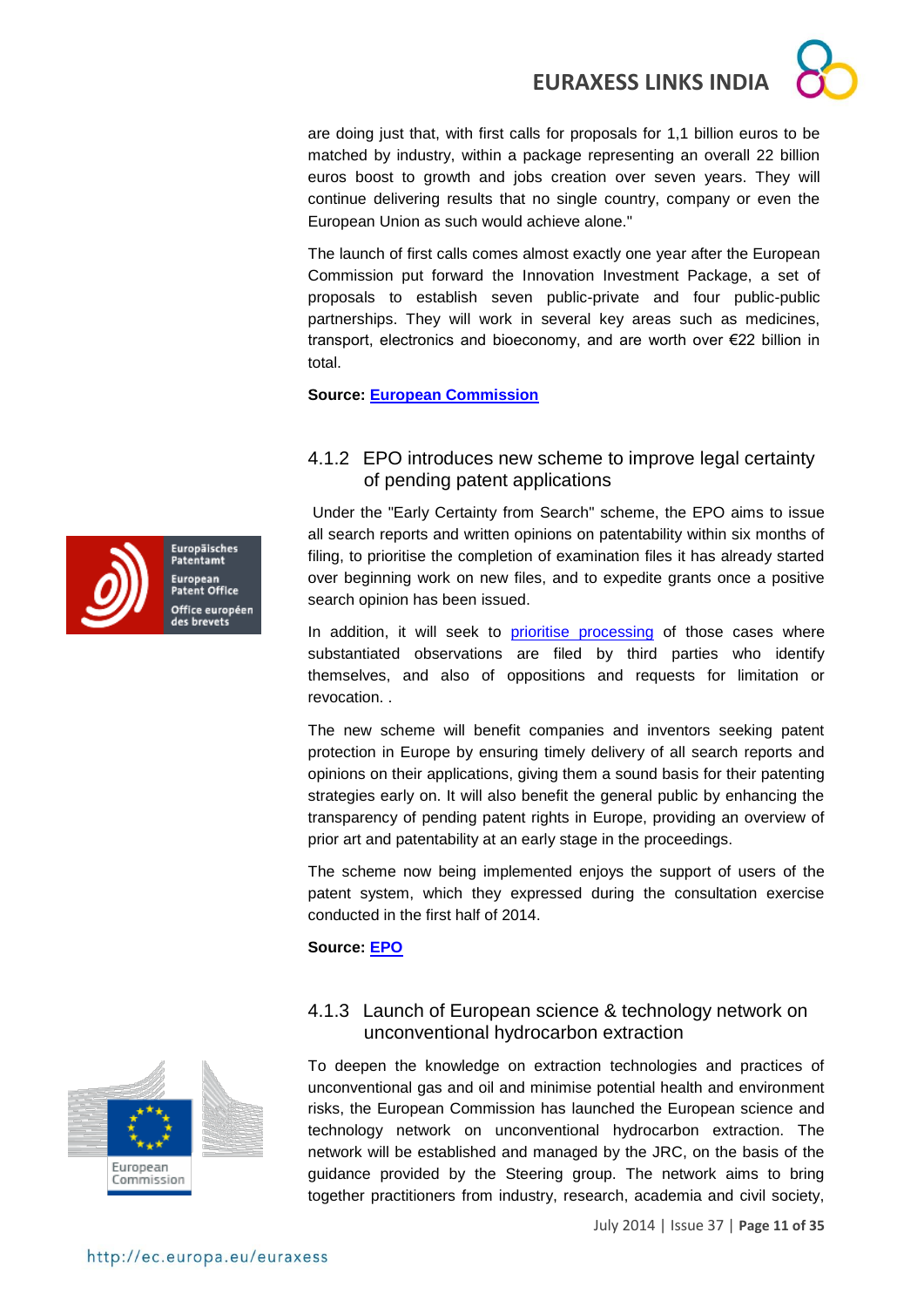so as to ensure a fair and balanced exchange of ideas. It will collect, analyse and review results from exploration projects and assess the development of technologies used to extract unconventional gas and oil.

**Source: [JRC](https://ec.europa.eu/jrc/en/news/launch-european-science-and-technology-network-unconventional-hydrocarbon-extraction)**

### <span id="page-11-0"></span>4.1.4 European Commission launches public consultation on Science 2.0

The European Commission has launched a public consultation on 'Science 2.0', in order to gauge the trend towards a more open, data-driven and people-focused way of doing research and innovation. Researchers are using digital tools to get thousands of people participating in research, for example by asking them to report if they catch flu in order to monitor outbreaks and predict possible epidemics. Scientists are being more open too: sharing their findings online at an early stage, comparing and debating their work to make it better. Increasingly, scientific publications are available online for free. By some estimates, 90 percent of all available data in the world has been generated in the past two years, and scientific data output is growing at a rate of 30 percent per year.

The consultation will look at awareness of and participation in these trends, as well as get views on the opportunities created by 'Science 2.0' to strengthen the competitiveness of European science and research. The deadline for responses is 30 September 2014.

**Source: [European Commission](http://europa.eu/rapid/press-release_IP-14-761_en.htm)**

### <span id="page-11-1"></span>4.1.5 Forecasting the development of breakthrough technologies to enable novel space missions

A new report, Technological Breakthroughs for Scientific Progress (TECHBREAK), has been published by the European Science Foundation. The foundation had been contacted at the end of 2009 to conduct a foresight activity for the European Space Agency (ESA), addressing the matter of technological breakthroughs for space originating in the nonspace sector. A "Forward Look" project jointly funded by ESA and ESF and called 'TECHBREAK' was initiated as a result. Its goals were to forecast the development of such breakthrough technologies to enable novel space missions in the 2030-2050 timeframe and to identify related partnerships through synergies with non-space specialists. The result of this exercise is a report to ESA's Director General and High-level Science Policy Advisory Committee (HISPAC). It was published in mid-July and is available [online.](http://www.esf.org/publications)

The report was not prepared to serve as a definitive guide for very specific technologies to be developed for future space missions but rather to inform on, and flag up, the main developments in various technological and scientific areas outside space that may hold promise for use in the space domain. The report does this by identifying the current status of research for each domain, asserting the development horizon for each technology and providing entry points, in the form of key European experts and



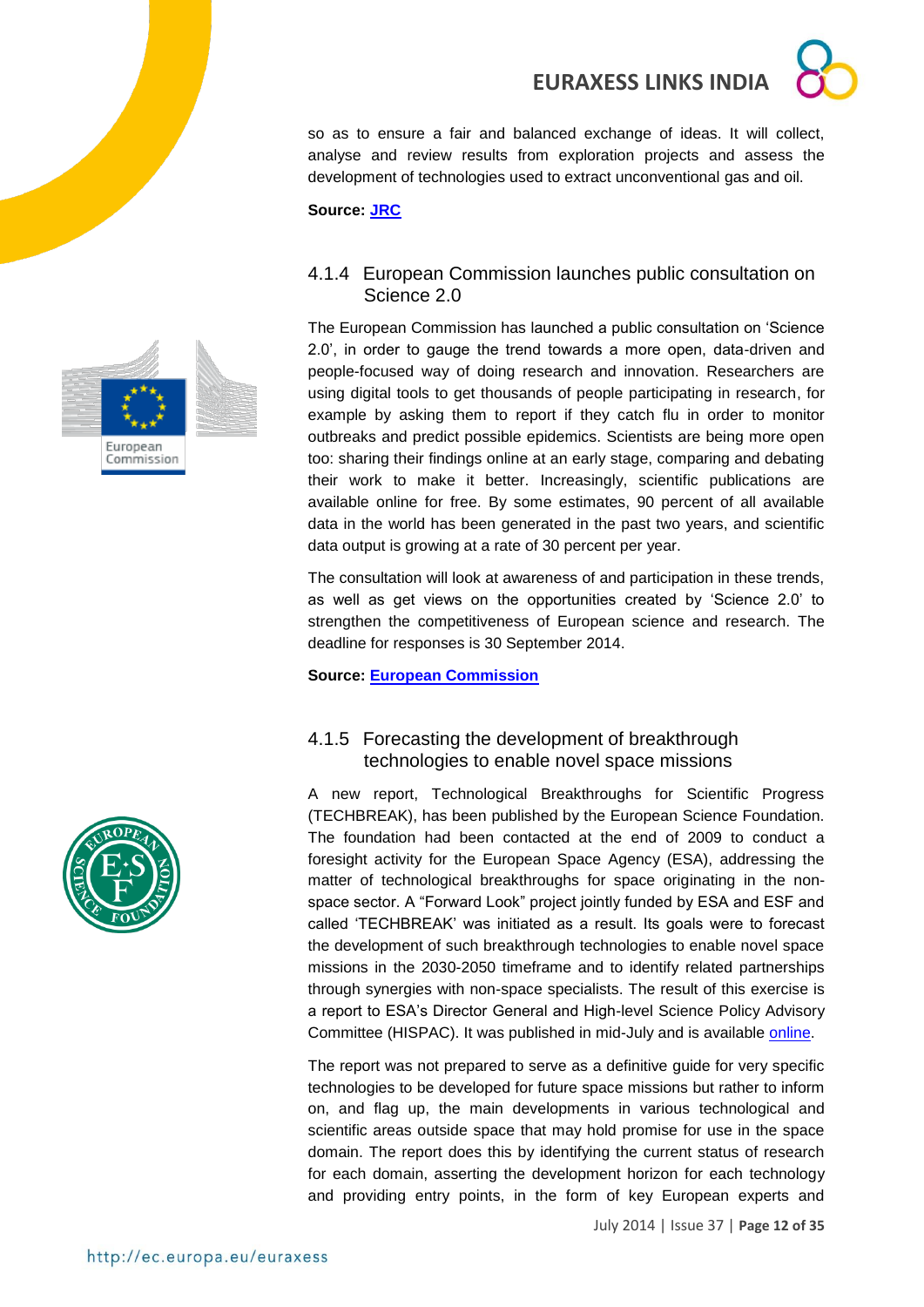institutions with knowledge of the domain. The European Union's concept of Key Enabling Technologies (KETs) was chosen as a guide through this technological search.

**Source: [ESF](http://www.esf.org/media-centre/ext-single-news/article/forecasting-the-development-of-breakthrough-technologies-to-enable-novel-space-missions-1030.html)**

#### <span id="page-12-0"></span>4.1.6 Towards an Energy Union

Technology will have an important role to play in helping to secure EU energy independence. According to Dominique Ristori, Directorate General for Energy, technologies are now maturing for a real energy revolution however we still need to bridge the gap between research and industry. The Directorate General elaborated on this point within the context of EU efforts to transform into an 'Energy Union' at a European Policy Centre (EPC) briefing in Brussels. Particularly in the shadow of the crisis in Ukraine, energy is at the heart of the EU's core geopolitical concerns.

In an effort to address the problem, the European Commission published a European Energy Security Strategy in late May. Developing energy technologies is one of the medium/long term goals in the strategy. The document specifies the Commission's intention to 'mainstream energy security in the implementation of the priorities of the Horizon 2020 programme'. Other research-related aspects include launching a European science and technology network on unconventional hydrocarbon extraction and promoting the development of renewable energy technologies in multilateral and bilateral negotiations.

Speaking to the crowd gathered at the EPC briefing, Director-General Ristori noted that at least EUR 6 billion within the Horizon 2020 pot is dedicated to energy. However while EU programmes like Horizon 2020 would be important to helping us implement the strategy, according to Ristori, the majority of finance should come from the private sector: 'The return on investment for energy projects is good - better in comparison to other sectors such as transport. The private sector should be the dominant source of financing.'

When it comes to transforming into an 'Energy Union', the Directorate General insisted that the technology is mature enough to move forward. He noted, however, there is a gap between the research and industry that needs to be bridged.

According to Ristori, in the next three to four years, conditions will be met to produce an energy box that gives full command of energy consumption to each individual. He noted, 'Technologies are mature enough. There is no obstacle to going rapidly into that phase and to produce 3-4 million 'smart homes' over the next years'. Ristori concluded however that this would require that we improve the capacity of our industry to produce products and we build a bridge between the research and industrial sectors.

**Source: [European Commission](http://cordis.europa.eu/news/rcn/36654_en.html)**



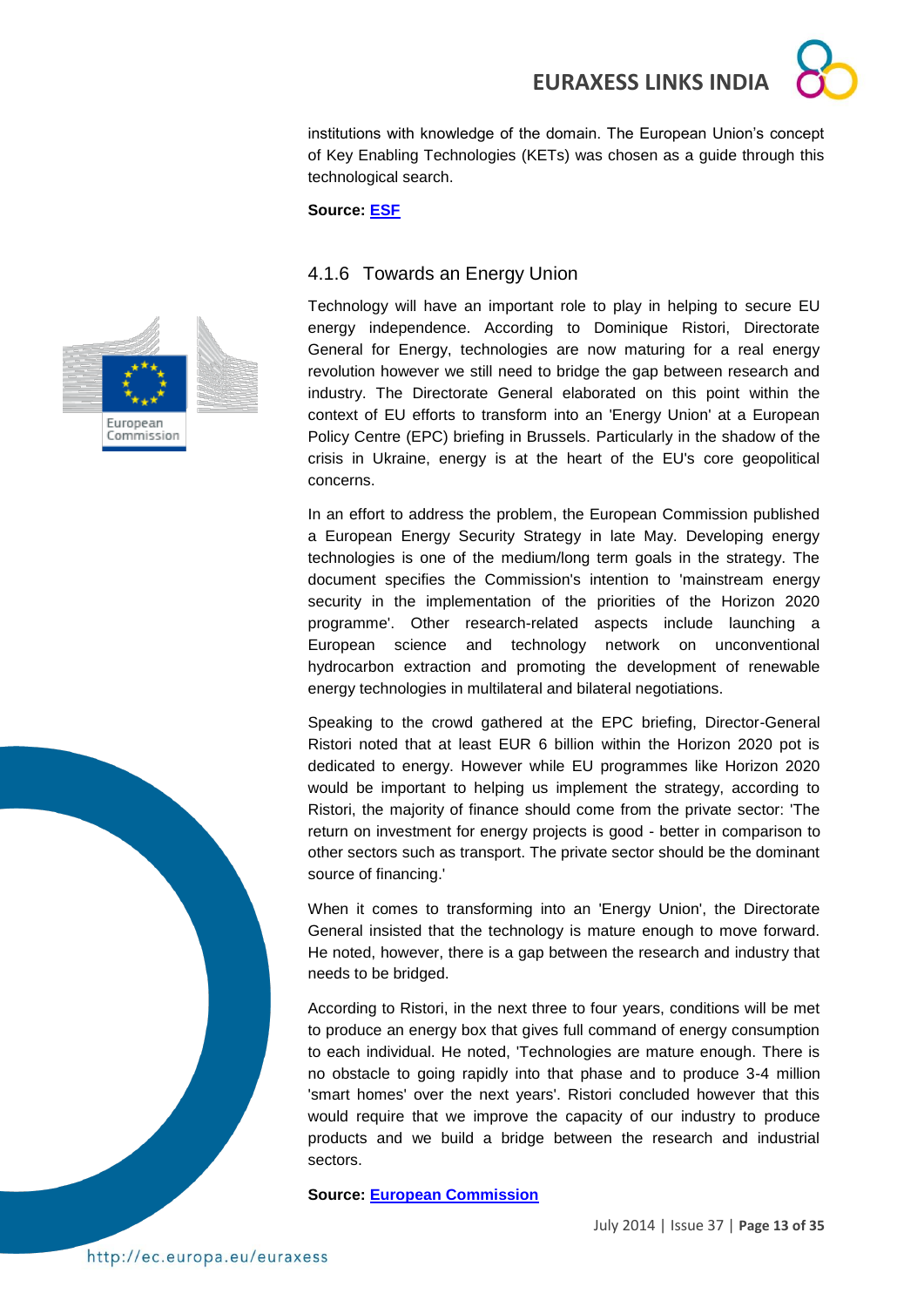

### <span id="page-13-0"></span>4.1.7RESAVER - A pan-European pension fund for researchers"

The European Commission has published the leaflet "RESAVER - A pan-European pension fund for researchers".

RESAVER stands for Retirement Savings Vehicle for European Research Institutions.

The Pan-European Pension Fund for researchers is a tool to promote open research labour market in the European Economic Area (EEA).

More information about the pan-European pension fund for researchers can be found at the dedicated section on [EURAXESS Rights website.](http://ec.europa.eu/euraxess/index.cfm/rights/pensionsDocsRepo)

To access the leaflet click [here.](http://ec.europa.eu/euraxess/pdf/rights_documents/RESAVER-%20Retirement%20Savings%20Vehicle%20for%20European%20Research%20Institutions.pdf)

On [EURAXESS Links website](http://ec.europa.eu/euraxess/index.cfm/links/eurRes/india) you will also find a letter from the European Commission, Directorate-General Research and Innovation explaining this new tool.

### <span id="page-13-1"></span>**4.2 India**

### <span id="page-13-2"></span>4.2.1 University autonomy eroded in four-year degree battle

Admissions at Delhi University have re-started. The old three-year degree programme has been reinstated, marking the end of the stand-off between the University Grants Commission, or UGC, and the university's vicechancellor over the Four-Year Undergraduate Programme that was started last year.

It has been a tale of dramatic twists and turns, leaving thousands of students stranded for weeks – they did not know whether they had really applied for a three-year programme or a four-year programme. Student choice and security, of course, was mere collateral damage in this battle that was finally won – or lost, depending upon your point of view – on technicalities.

Most undergraduate courses in India are three years long – India follows the 10+2+3 year pattern for education – although engineering courses are four years long and medical degrees a minimum of five years with additional internship years.

Read more: [University World News](http://www.universityworldnews.com/article.php?story=20140702135605951)

#### <span id="page-13-3"></span>4.2.2 Higher Education and Science & Technology in the propsed India Budget 2014-2015 by the new Government

On 10<sup>th</sup> July 2014 Arun Jaitley, Minister of Finance of the new government lead by Narendra Modi, presented the budget 2014-2015 before the Indian Parliament.

These are some of the highlights for our readers:

#### *Higher Education*

- Jai Prakash Narayan National Centre for Excellence in Humanities to be set up in MP.

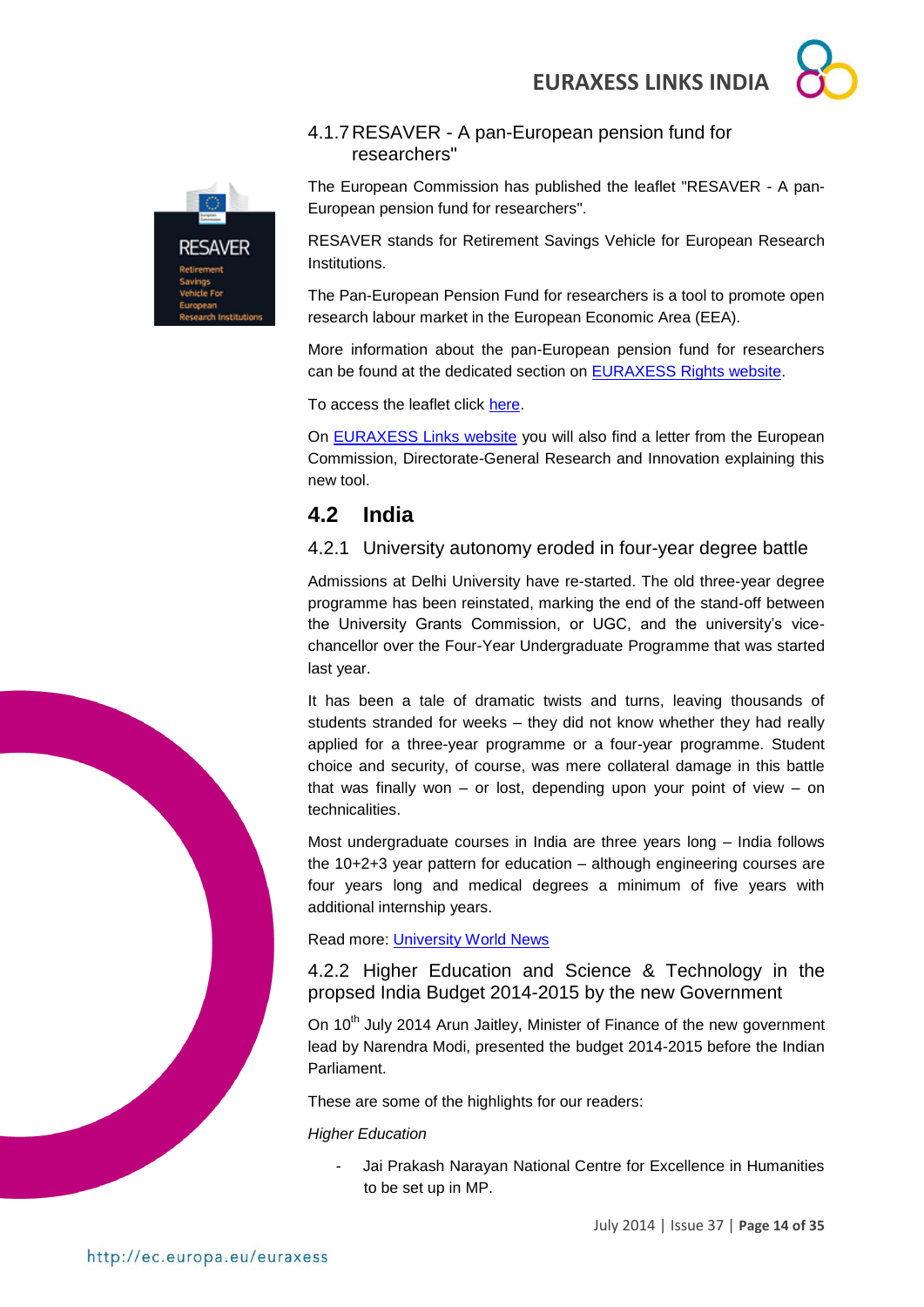- 500 crore provided for setting up 5 more IITs (Indian Institutes of Technology) in the Jammu, Chhattisgarh, Goa, Andhra Pradesh and Kerala.
- IIMs (Indian Institutes of Management) in the States of HP, Punjab, Bihar, Odisha and Rajasthan.
- Simplification of norms to facilitate education loans for higher studies.

*Science and Technology*

- Government to strengthen at least five institutions as Technical Research Centres.
- Development of Biotech clusters in Faridabad and Bengaluru.
- Nascent agri-biotech cluster in Mohali to be scaled up. In addition, two new clusters, in Pune and Kolkata to be established.
- Global partnerships will be developed under India's leadership to transform the Delhi component of the International Centre for Genetic Engineering and Biotechnology (ICGEB) into a worldleader in life sciences and biotechnology.
- Several major space missions planned for 2014-15.

*Other on Research*

- A national level research and referral institute for higher dental studies to be set up.
- 15 Model Rural Health Research Centres to be set up for research on local health issues concerning rural population.
- Government to establish two more Agricultural Research Institutes of excellence in Assam and Jharkhand with an initial sum of 100 crore.

#### [Read Key Features of Budget 2014-2015](http://indiabudget.nic.in/ub2014-15/bh/bh1.pdf)

[Read Budget Speech by Hon'ble Finance Minister](http://indiabudget.nic.in/bspeecha.asp)

<span id="page-14-0"></span>4.2.3 Modi pitches India's frugal space prowess at rocket launch

Newly elected Prime Minister Narendra Modi made a pitch for India to be the world's low-cost space technology supplier after witnessing the launch of a rocket carrying five satellites from France, Singapore, Germany and Canada on Monday.

The Polar Satellite Launch Vehicle's mission bolstered India's goal of capturing a large slice of the global satellite launch industry, estimated to be worth around \$55 billion over the next decade.

Read more: [Reuters](http://www.reuters.com/article/2014/06/30/us-india-space-idUSKBN0F51ES20140630?feedType=RSS&feedName=scienceNews)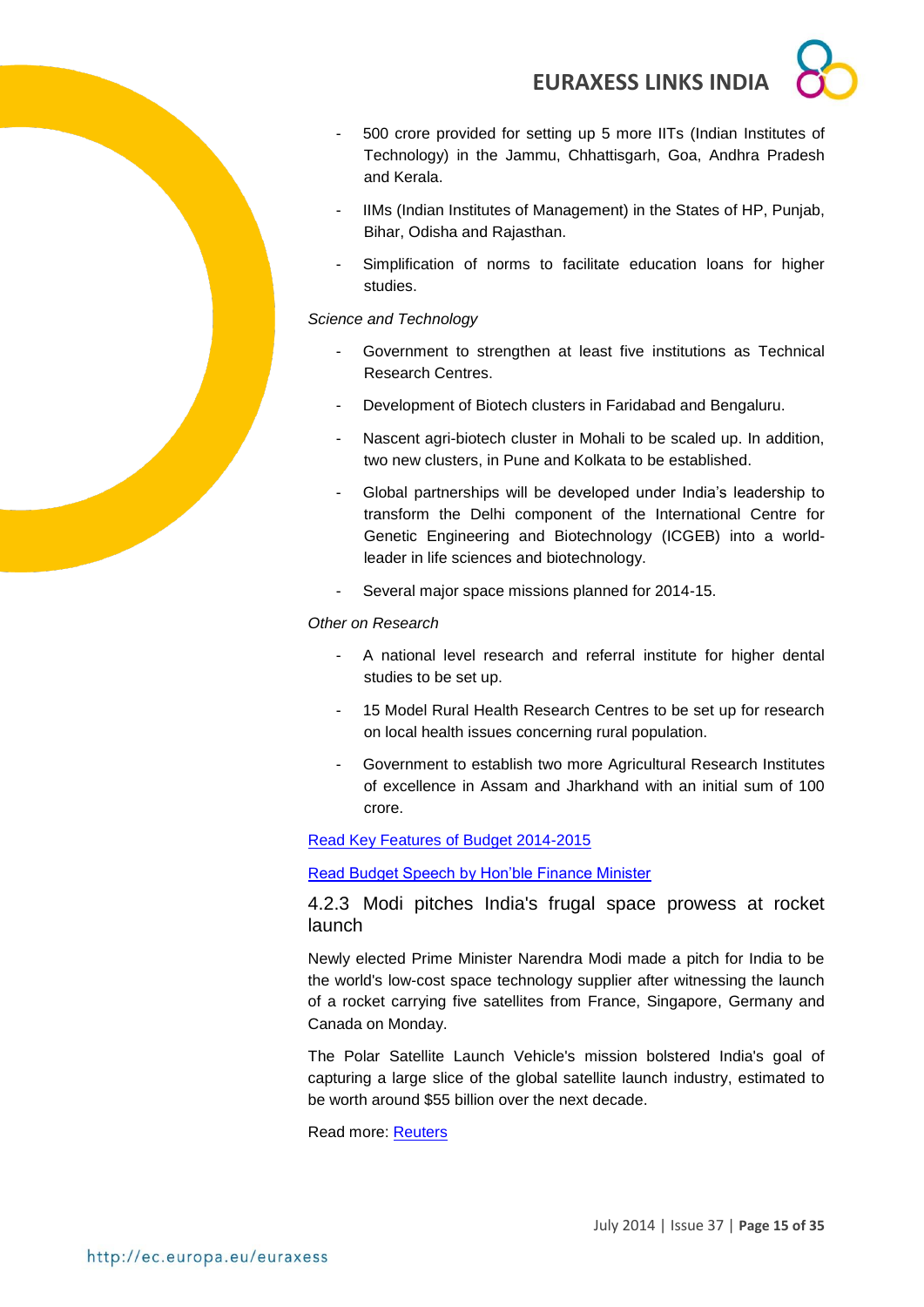

<span id="page-15-0"></span>4.2.4 As India consumes more and more maize, search on for better varieties

The Global Maize Programme, an initiative of the International Maize and Wheat Improvement Centre, is intensively pursuing the development of heat-stress resilient, high-yielding and nutritionally enriched maize varieties in order to face the challenges of global warming and meet the global demand for maize, the agency's director Prasanna B.M. has said.

Read more: [The Hindu](http://www.thehindu.com/sci-tech/agriculture/as-india-consumes-more-and-more-maize-search-on-for-better-varieties/article6238900.ece?utm_source=RSS_Feed&utm_medium=RSS&utm_campaign=RSS_Syndication)

<span id="page-15-1"></span>4.2.5 India scores by battling HIV/AIDS but falls short fighting TB and malaria

Of the three diseases, India has had the most success battling HIV/AIDS. Since 2000, the annual rate of reduction in new cases was more than four times that of the worldwide rate — a decrease of 16.3 per cent per year compared with the global drop of 3.9 per cent.

In 2013, nearly 79,000 Indian died of HIV/AIDS and the number of new HIV infections was about 31,000.

The main reason for these reductions is the increased focus on the three diseases across the world brought about by the Millennium Declaration in 2000 through the formulation of Millennium Development Goal 6 (MDG 6). If MDG 4 aimed at reducing child mortality and MDG 5 targeted maternal mortality reduction, the formulation of MDG 6 focussed on stopping the spread of the three diseases by 2015.

#### Read more: [The Hindu](http://www.thehindu.com/sci-tech/health/india-scores-by-battling-hivaids-but-falls-short-fighting-tb-and-malaria/article6234277.ece)

#### <span id="page-15-2"></span>4.2.6 Indians glued to smartphones: study

Smartphone users in India are 'glued' to their smartphones, spending over three hours on an average on their devices, according to a study released on Tuesday by telecom equipment maker Ericsson.

"India has higher smartphone usage compared to even the U.S., where the average is 132 minutes [2 hours 12 minutes]. In some of the Asian countries, it ranges between 40 and 50 minutes," Ericsson India Vice President (Strategy and Marketing) Ajay Gupta told reporters here.

#### Read more: [The Hindu](http://www.thehindu.com/sci-tech/technology/indians-glued-to-smartphones-study/article6238882.ece?utm_source=RSS_Feed&utm_medium=RSS&utm_campaign=RSS_Syndication)

<span id="page-15-3"></span>4.2.7 Indian IT must kill some business, create new ones: Suresh Vaswani

Suresh Vaswani is president of Dell's services business, reporting to chairman Michael Dell. Prior to joining Dell in 2011, he spent 25 years at Wipro, rising to be joint CEO. On a recent visit to Bangalore, Vaswani spoke to TOI about how Dell Services is refashioning itself following the \$57-billion company going private, and offered some advice to Indian IT.

Read interview: [The Times of India](http://timesofindia.indiatimes.com/tech/tech-news/Indian-IT-must-kill-some-business-create-new-ones-Suresh-Vaswani/articleshow/38940133.cms)

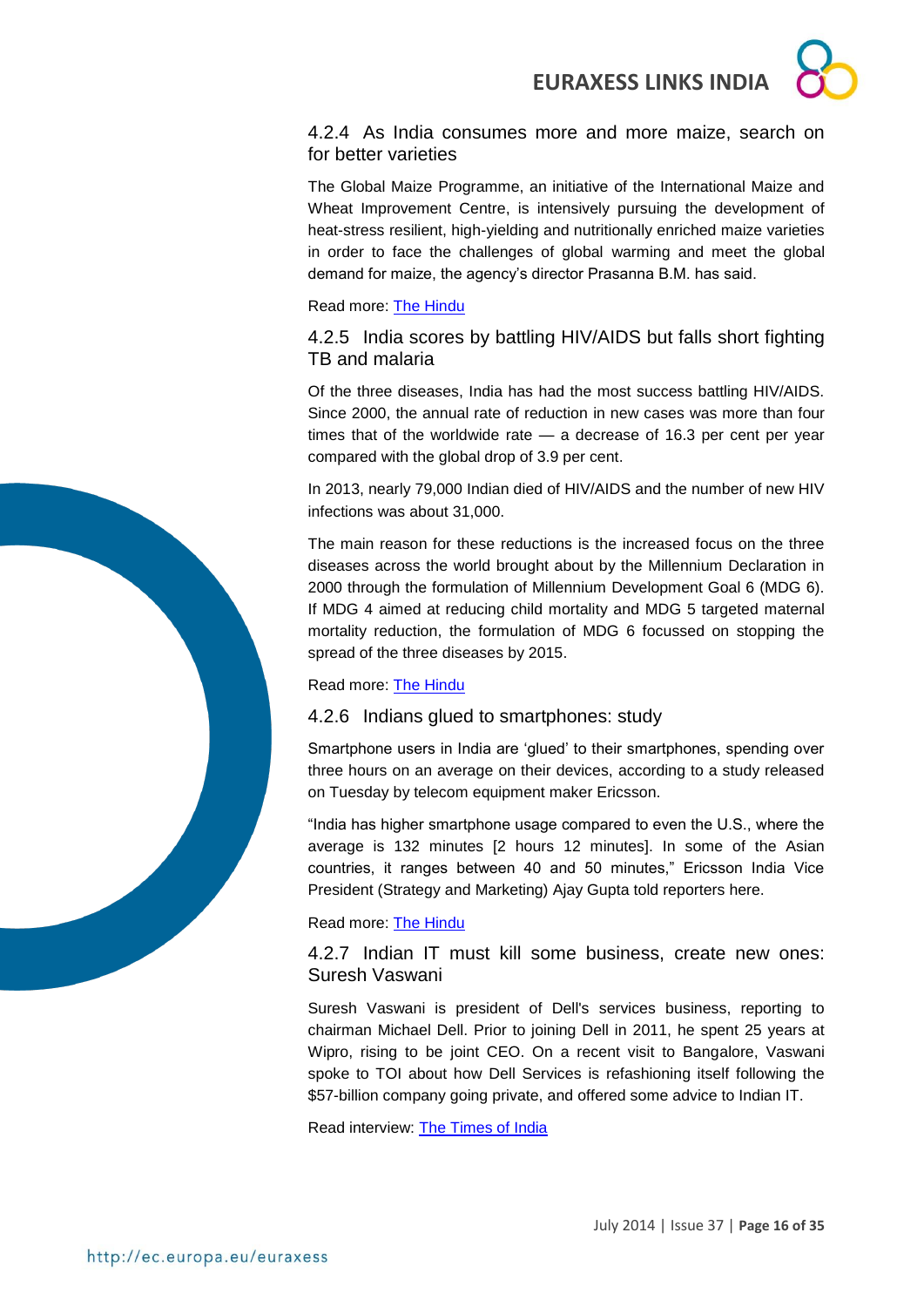<span id="page-16-0"></span>4.2.8 Indian IT can produce brands like Google, Facebook: Tech Mahindra executive

Indian IT industry has the capacity to produce heavyweight brands matching the Google, Facebook and Alibaba, while its innovations lead in new developments, a senior executive of Tech Mahindra said.

Read more: [The Times of India](http://timesofindia.indiatimes.com/tech/tech-news/Indian-IT-can-produce-brands-like-Google-Facebook-Tech-Mahindra-executive/articleshow/38493942.cms)

### <span id="page-16-1"></span>4.2.9 Another 2 years before 4G takes off in India: Experts

It has been quite some time that the Indian telecom industry is talking about the fourth generation (4G) technology, but are the market and the subscribers ready for it? Experts feel it will take another couple of years for 4G to gain steam and become a mass product and the ecosystem around it to mature.

So far only Bharti Airtel has launched 4G in India and Reliance Jio Infocomm is planning to launch it commercially in 2015. The technology (4G) is intended to provide wireless internet access at a much higher speed than 3G.

Read more: [The Times of India](http://timesofindia.indiatimes.com/tech/tech-news/Another-2-years-before-4G-takes-off-in-India-Experts/articleshow/37518886.cms)

### <span id="page-16-2"></span>4.2.10 India stuck low on UN development index

India has made insignificant improvement on the Human Development Index (HDI) between 2012 and 2013, the Human Development Report 2014, released on Thursday reveals. Stuck on the 135th rank like last year, the HDI value of the country rose marginally from 0.583 to 0.586 on the index. India is way behind other emerging nations

Read more: [Business Standard](http://www.business-standard.com/article/economy-policy/india-stuck-low-on-un-development-index-114072400860_1.html)

### <span id="page-16-3"></span>**4.3 India-Europe cooperation**

### <span id="page-16-4"></span>4.3.1 23<sup>rd</sup> EU-India Joint Commission meeting



On 26 June the 23rd EU-India Joint Commission met in New Delhi, cochaired by European External Action Service (EEAS) Chief Operating Officer David O'Sullivan and Rajeev. Kher, Indian Commerce Secretary.

Key R&I issues were briefly discussed, in a consensual way. Mr. O'Sullivan emphasised the strong past cooperation and the political importance of the Indo-European R&I Partnership, and alluded to the renewal of the European Community-India Science and Technology Cooperation Agreement as well as its next Steering Committee meeting, both due to take place in 2015. Dr. Shadhana. Relia of the Department of Science & Technology (DST) mentioned that the existing Group of Senior Officials (GSO) provides an effective institutional framework for EU/MS-India cooperation (more so than Horizon 2020) and that Joint Programming Initiatives emerge as a promising instrument to implement it.

The India-EU Joint Commission dealing with economic and commercial issues meets annually, as do its three Sub-Commissions on Trade, Economic Cooperation and Development Cooperation.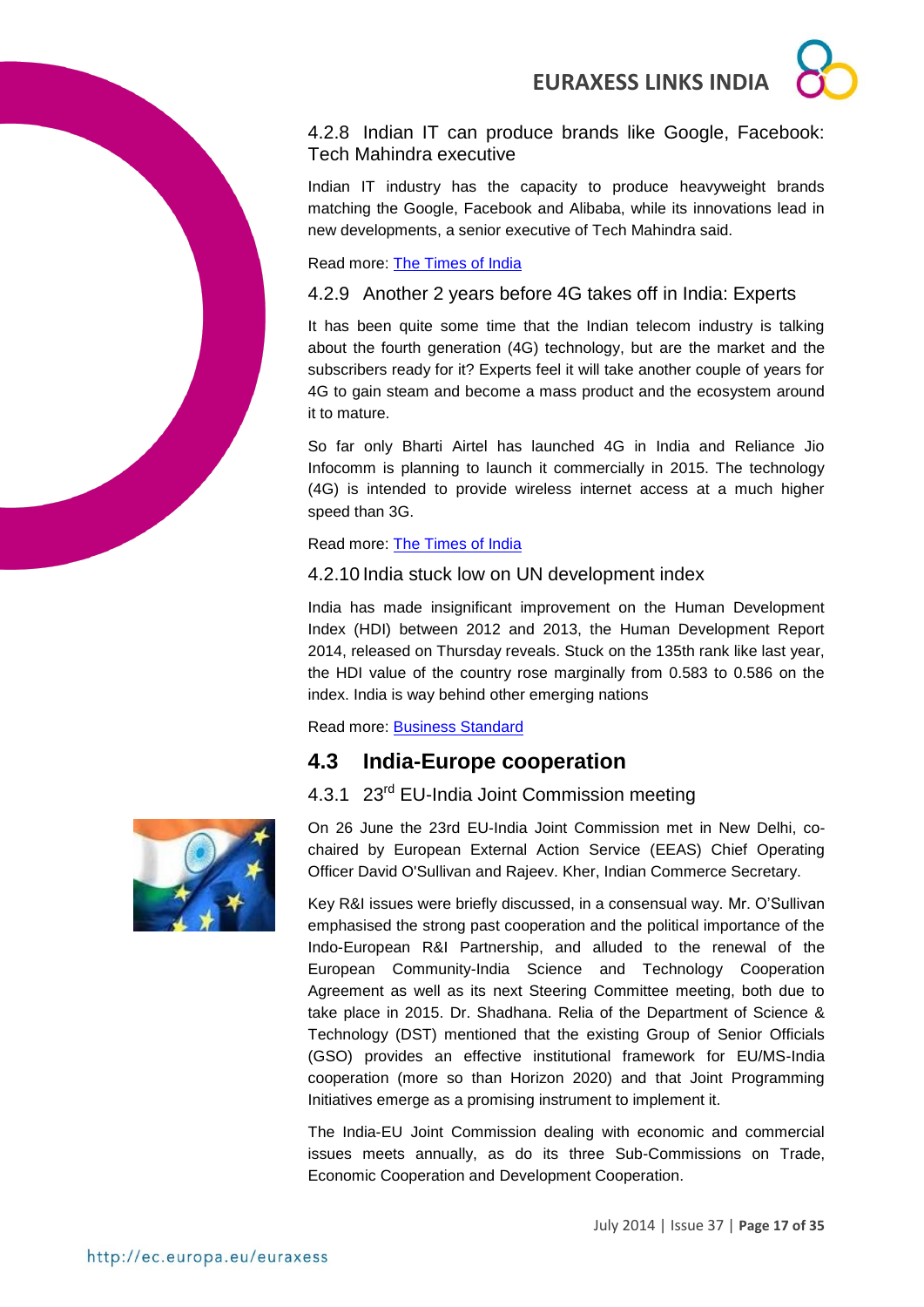Read more on EU-India cooperation on [EU Delegation to India](http://eeas.europa.eu/delegations/india/index_en.htm) and [MEA](http://www.mea.gov.in/Portal/ForeignRelation/India-EU_Relations.pdf)

### <span id="page-17-0"></span>4.3.2 5th EU-India STI Cooperation Days

If energy is your field, mark your calendar for the annual INDIGO projects (INNO INDIGO and INDIGO POLICY) networking event. This year it will be in India, on 12-13 November in Chennai (Tamil Nadu).

EURAXESS Links India will also be there.

The programme is under preparation.

Read more after the European summer break on [INDIGO projects'](http://indigoprojects.eu/)  website.

### <span id="page-17-1"></span>4.3.3 Developing a Knowledge-base for policy making on India-EU Migration

We would like to draw your attention to a recently finalised EU co-funded research project on Indian migration to the European Union, entitled 'Developing a Knowledge-base for policy making on India-EU Migration' also known as 'CARIM-India Project'. This was a two-year project that started in 2011 and involved four partners:

The European University Institute (EUI) in Florence (Italy), the Indian Institute of Management Bangalore (IMB), the Indian Centre for Migration in Delhi (linked to Ministry of Overseas Indian Affairs) and Maastricht University (Faculty of Law) in The Netherlands.

The website 'India-EU Migration' managed by the Migration Policy Centre at EUI contains over seventy papers, country reports and policy briefs covering a wide variety of Indian migration issues. It might be of interest to researchers working in this area (click below). The project was funded by EuropeAid.

### [Read more](http://www.india-eu-migration.eu/)

### <span id="page-17-2"></span>4.3.4 HCSA's Newsle HCSA's Newsletter 1/2014 on-line

The Heidelberg Center South Asia's latest newsletter covering activities, news and events of HCSA in the period covering January to June 2014 is online.

It also features a Heidelberg Mathematician, [Prof. Dr Anna Wienhard,](http://www.uni-heidelberg.de/presse/news2014/pm20140205_erc_grant_wienhard_en.html) who has received a ERC Consolidator Grant

#### [Read more](http://www.hcsa.uni-heidelberg.de/HCSA-Newsletter_Jan-Jun%202014.pdf)



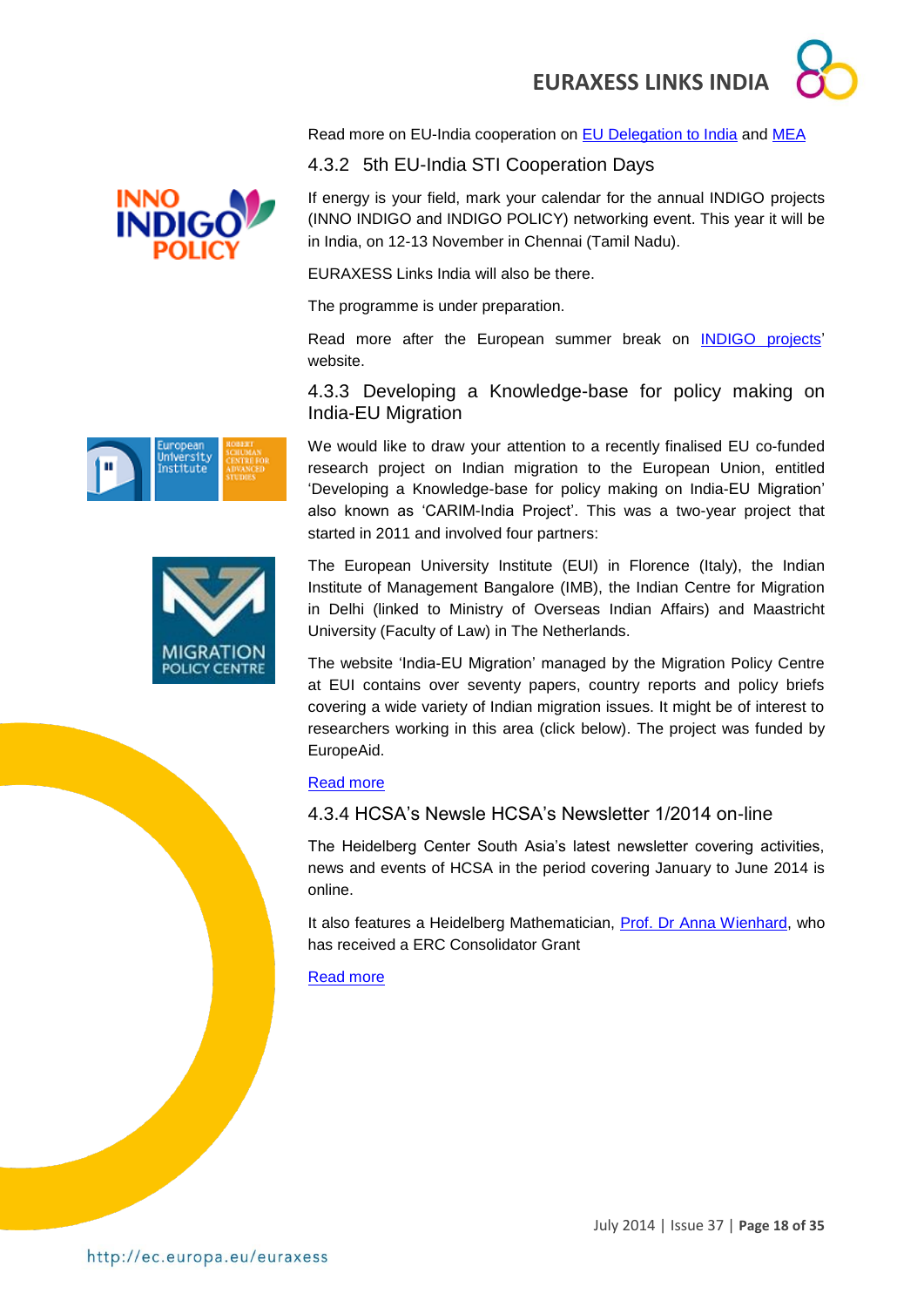

### <span id="page-18-0"></span>4.3.5 FRANCE: 'Sustainable Growth in Response to Climate Change: Indo-French perspectives'



On the occasion of the visit to India of H.E. Mr Laurent Fabius, Hon'ble Minister of Foreign Affairs and International Development of France (30th June – 1st July 2014), the Embassy of France in India, The Energy and Resources Institute (TERI) and the Confederation of Indian Industry (CII), organized a panel discussion on "Sustainable Growth in Response to Climate Change: Indo-French Perspectives" at India Habitat Centre on 1<sup>st</sup> July 2014.

Mr Laurent Fabius opened the Indo-French dialogue, which aims at bringing together French and Indian academics, scientists and companies to address climate change issues from various angles: energy, water, sustainable urban development, adaptation and mitigation, finance, macroeconomics and related technologies. Recalling that France will host the "Paris Climate Conference" in December 2015, Minister Fabius stressed that, as impartial facilitator, France is reaching out to all countries. In this respect, his current visit aims at understanding India's challenges, gleaning its ideas and learning of its initiatives.

[Read more](http://www.ambafrance-in.org/Sustainable-Growth-in-Response-to) (full speech by French Minister Fabius)

### <span id="page-18-1"></span>4.3.6 152 DAAD WISE Scholars from India meet in Berlin

152 young scholars from top-notch institutes and universities in India who have received the DAAD WISE scholarship got together at the Freie Universität Berlin from 25 to 27 June 2014. These scholars are Bachelor or Integrated Master students who are currently pursuing their research internships at various universities and research organisations in Germany.

The internships are intended to familiarise them with the research scenario in Germany at an early stage of their careers. Every year the German Academic Exchange Service (DAAD) offers 'WISE - Working Internships in Science and Engineering' scholarships. These are funded by the Federal Ministry for Education and Research (BMBF) under the New Passage to India initiative run by the DAAD.

#### [Read more](http://www.india.diplo.de/Vertretung/indien/en/__pr/Edu__Science__News/DAAD__wise.html)

### <span id="page-18-2"></span>4.4.7 DAAD info-sessions on study and research in Germany

The German Academic Exchange Service (DAAD) is organising information-sessions for Indian students. The sessions will focus on the possibilities and options of higher education and research in Germany for students from India, on scholarships, admission procedure, courses and more. No prior registration required.

Next one in Chennai on August 6, 2014.

[Read more](http://www.daaddelhi.org/en/23920/index.html)

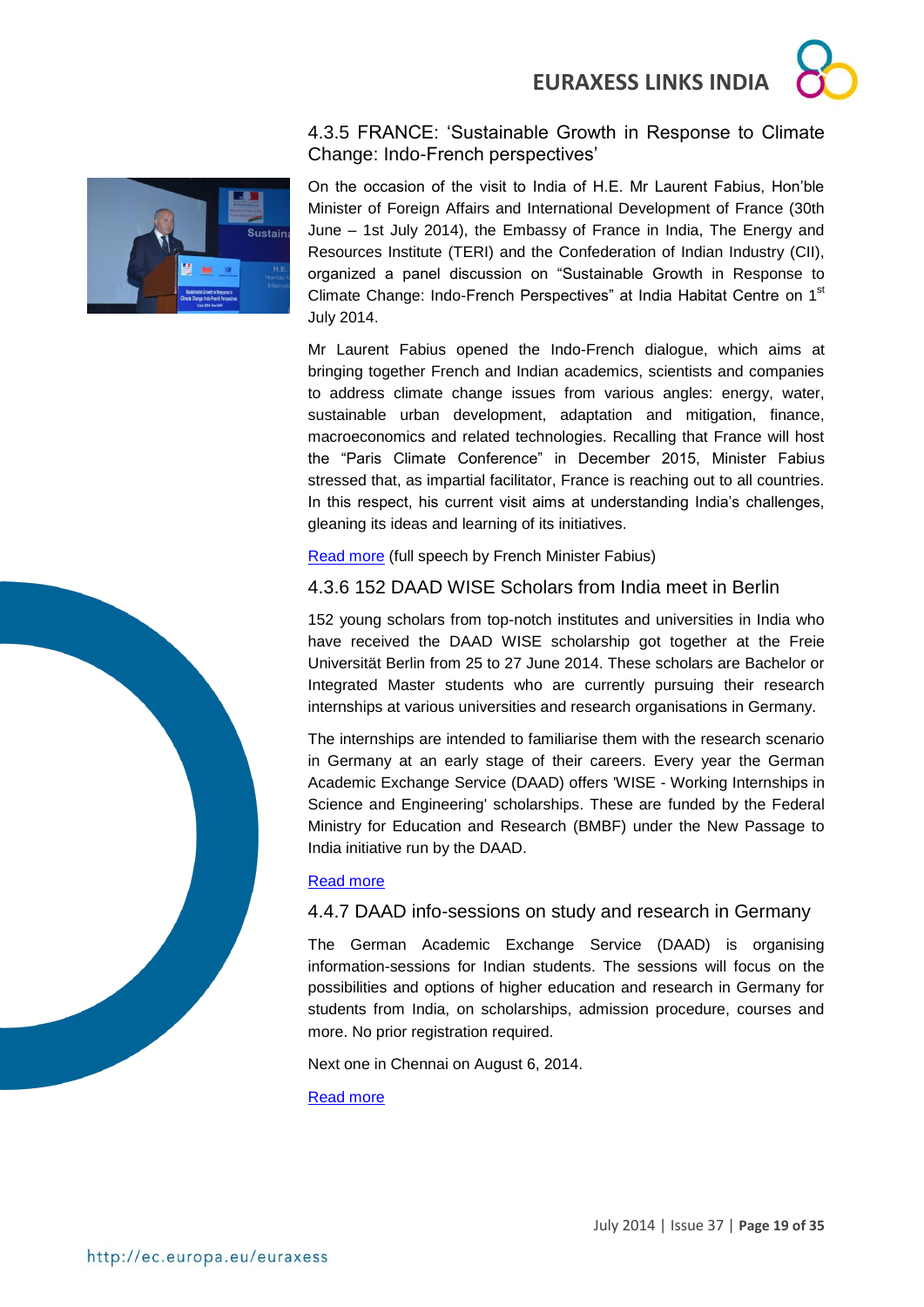

<span id="page-19-0"></span>4.4.8 Ericsson opens 4th global network operations centre in India

Telecom gear maker Ericsson has announced opening of its fourth global network operations Center in India which would manage customer and infrastructure support system.

"India's large ICT talent pool and fast-growing economy makes it the ideal place to base a Global Network Operations Center to serve Ericsson's customers," Ericsson India Global Services Managing Director Amitabh Ray said in a statement.

Ericsson's new centre will be based in Kolkata and will complement existing sites in Noida, Gurgaon and Bangalore.

#### [Read more](http://timesofindia.indiatimes.com/tech/tech-news/Ericsson-opens-4th-global-network-operations-centre-in-India/articleshow/38078615.cms)

## <span id="page-19-1"></span>**5 Grants & Fellowships**

<span id="page-19-2"></span>5.1 Spreading excellence and widening participation - Call for Twinning (H2020-TWINN-2015)

#### **Deadline for submission: 12 December 2014**

The specific challenge is to address networking gaps and deficiencies between the research institutions of the low performing Member States and regions and internationally-leading counterparts at EU level. Driven by the quest for excellence, research intensive institutions tend to collaborate increasingly in closed groups, producing a crowding-out effect for a large number of promising institutions. This is the challenge that a specific Twinning action will try to address.

Twinning aims at significantly strengthening a defined field of research in a particular knowledge institution (a research active university or a public research organisation or a private non-profit research organisation) by creating a link between this institution and at least two internationallyleading research institutions in other Member States. Twinning will: Enhance the S&T capacity of the linked institutions; Help raise staff's research profile as well as the one of the institutions involved.

#### [Read more](http://ec.europa.eu/research/participants/portal/desktop/en/opportunities/h2020/calls/h2020-twinn-2015.html)

### <span id="page-19-3"></span>5.2 Six new calls under Societal Challenges and Industrial Leadership under Horizon 2020

**Deadlines for submission: between 17 September and 12 November 2014. Verify exact date under each call.**

Most of the Joint Technology Initiatives (JTIs) – public-private partnerships set up under Horizon 2020 – will launch their first calls for proposals on 9 July 2014 at a joint event in Brussels. These partnerships operate in strategic areas such as medicines, fuel cells, air and rail transport or electronics. They pool public and private Europeans resources to tackle

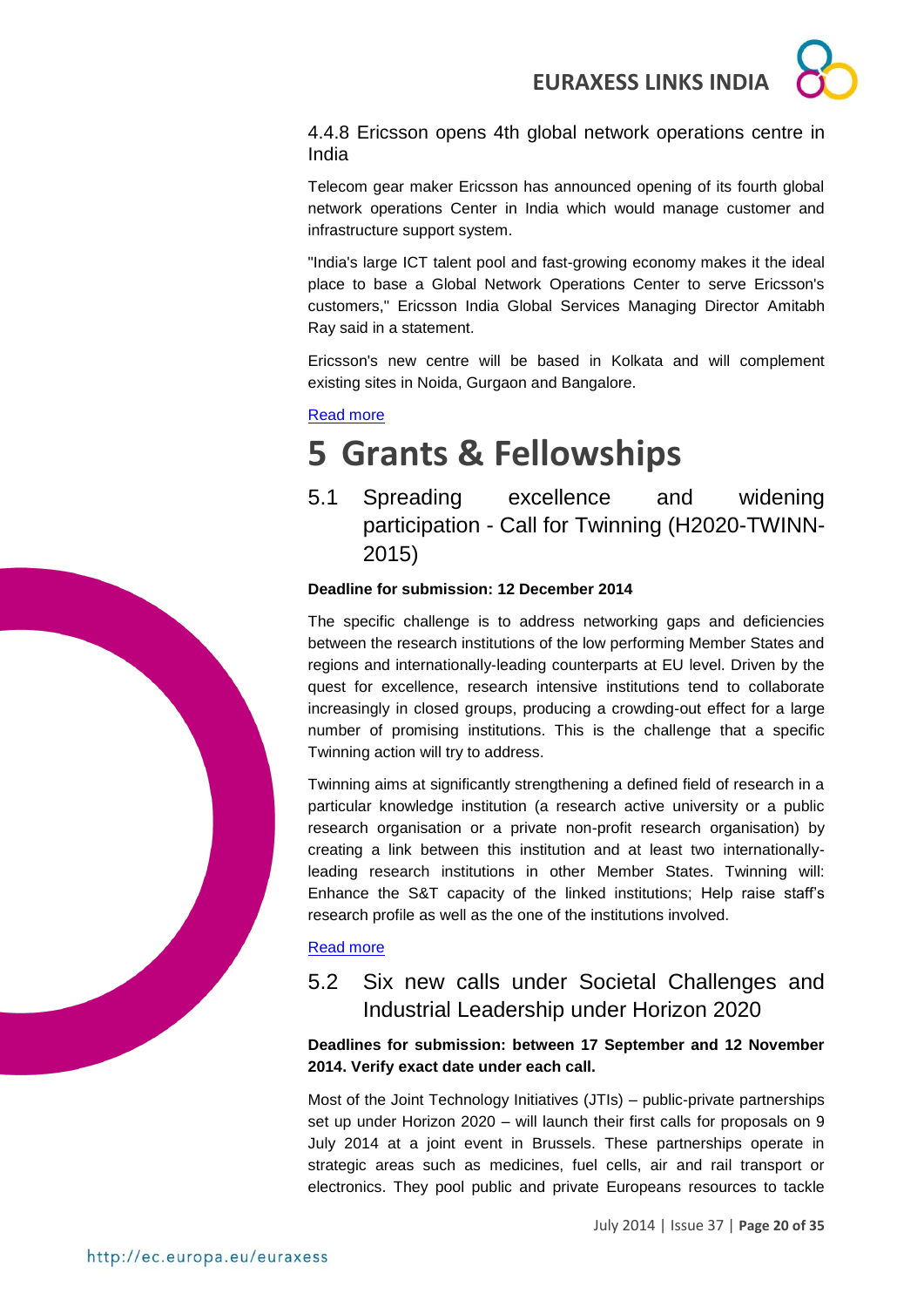these big challenges, support competitiveness of sectors that deliver highquality jobs, and encourage private investment in research and innovation.

For exact call and details check on [Horizon 2020 Participant Portal.](http://ec.europa.eu/research/participants/portal/desktop/en/opportunities/h2020)

Read more about JTIs on [Partnerships with Industry and Member States.](http://ec.europa.eu/programmes/horizon2020/en/area/partnerships-industry-and-member-states)

### <span id="page-20-0"></span>5.3 EU-India Joint Call on 'Clean Water and Health'

### **Application submission deadline: 15 October 2014**

INNO INDIGO project has launched its "EU-India Joint Call on Clean Water and Health" on 8 July.

The *sub-thematic areas* are:

- Development and applications of membrane technology in water purification/sanitation
- Membrane bioreactor applications at domestic and industrial wastewater management
- Reuse of municipal/industrial wastewater

*Research and development projects* will be funded for a period of *3 years*. Each project consortium applying for this call should consist of at least *3 partners, 1 from India and 2 from two different European countries participating in the Call (Belgium, Estonia, Germany, Portugal).*

Applications may be submitted by academics, higher education institutions and/or research organisations. SMEs are also eligible depending on national regulations. Partners from countries that do not participate in the INDIGO Joint Call may participate as additional partners in a project if they can prove that they have secured funding from other sources that allows them to fulfil their obligations within the consortium.

For more information on the Call and the submission process you can visit [INNO INDIGO webpage](http://indigoprojects.eu/funding/inno-indigo-calls/ipp_1) or contact the Joint Call Secretariat [\(lucie.durocher@cnrs-dir.fr\)](lucie.durocher@cnrs-dir.fr).

### <span id="page-20-1"></span>5.4 Linking Programme Call – Biotechnology in the field of Health

### **Deadline for submission: 29 September 2014**

The "Linking Programme" call for proposals has been launched on 24 July 2014 within the framework of INDIGO POLICY Project.

This programme will support the establishment of multilateral virtual laboratories in biotechnology in the field of health, involving minimum 2 European and 1 Indian research teams.

For more information on the Call and the submission process you can visit [INDIGO Projects website.](http://indigoprojects.eu/funding/indigo-policy-twinning)



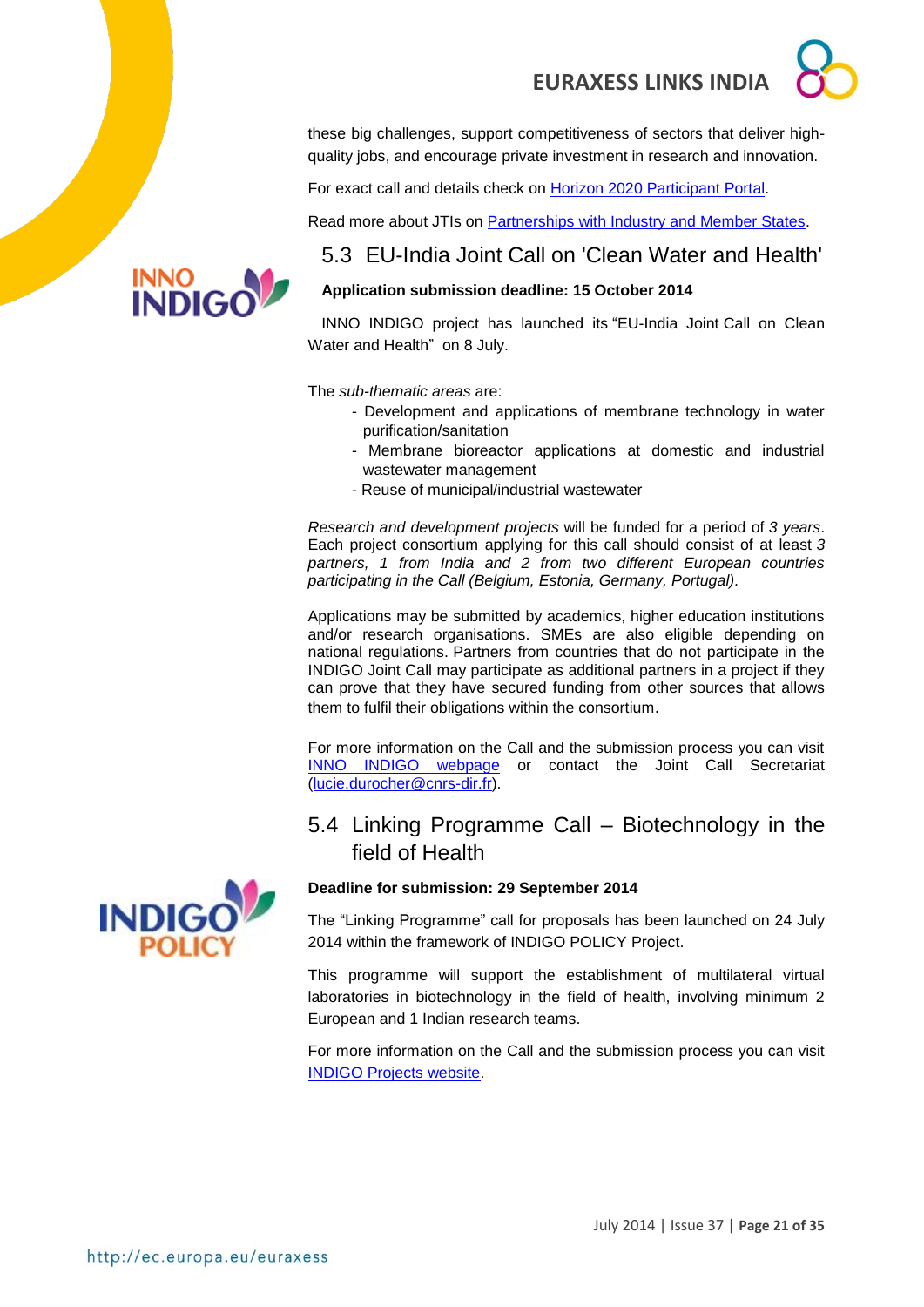

### <span id="page-21-0"></span>5.5 Indo-German: Pre-Proposals for joint projects in Medical Technology including Diagnostic Tools (2+2 mode of partnership)



Indo-German Science & Technology Centre (IGSTC), a joint initiative of Government of India (DST) and Government of Germany (BMBF) to promote research partnership of industrial relevance invites Pre-Proposals for joint R&D projects of industrial relevance in 2+2 mode of partnership in the thematic area:

Medical Technology including Diagnostic Tools (proposals involving clinical trials/drug development cannot be considered)

#### *2+2 mode of Partnership:*

IGSTC intends to catalyse innovation centric R&D projects by synergising the strength of research/academic institution and public/private industry from India and Germany. This call for proposal is aimed at supporting joint R&D projects of industrial relevance by means of "2+2 mode of partnership" i.e. involvement of at least one research/academic institute and one public/private industry from both the countries. Project proposal is expected to produce insight and exploitable research results leading to new technologies, products, processes, patents and /or services.

*Evaluation:* Two stage process - Pre-Proposal and Full Proposal

IGSTC will execute a two-step evaluation process, conducted by an international scientific review committee. Applicants have to submit a preproposal first and will be asked to submit the full proposal if they are evaluated positively. Each evaluation step might take up to two to three months time.

#### *Funding Support:*

Funding will be provided in the form of grants amounting up to  $\epsilon$  400,000 per project both partners from German side and up to Rs. 230 Lac from Indian side together, for a period of up to three years, to cover project related costs including manpower.

To apply and for more information click [here](http://www.igstc.org/)

<span id="page-21-1"></span>5.6 Indo-German: Call for nominations: Max Planck Partner Groups for junior scientists/postdoc and junior faculty

#### **Deadline: 15 September 2014**

The Max Planck Society (MPG) and the Department of Science & technology India (DST) invite nominations for Max Planck Partner Groups. These Partner Groups are led by former Indian guest researchers of Max Planck Institutes (MPI) of proven scientific excellence, who have returned or are about to return to a high-performance research institution / university in India and continue their research activities in close cooperation with their

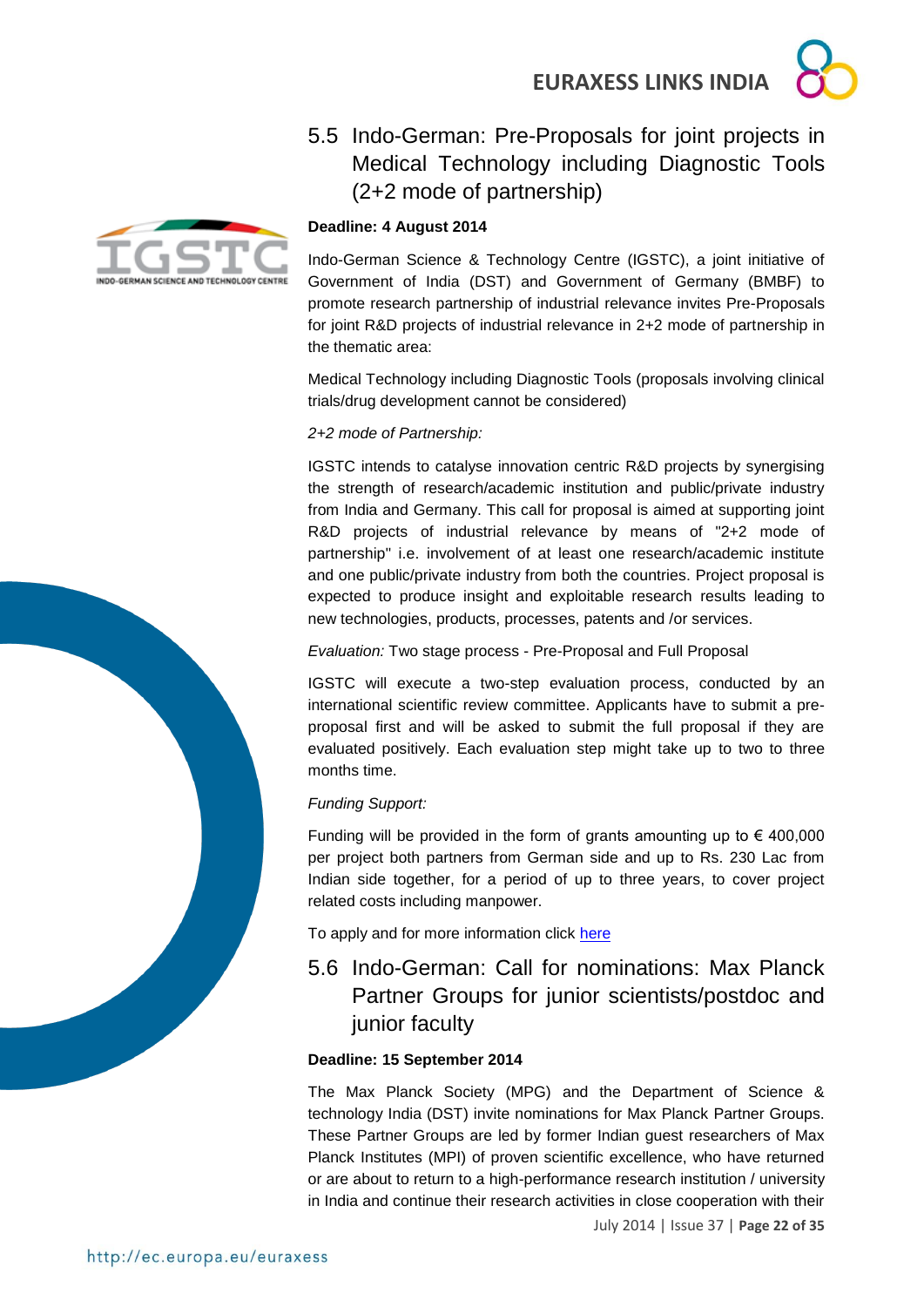former hosts. The candidate should be an Indian scientist of proven excellence at young faculty / postdoc level and maximum 38 years of age (i.e. on 1 January 2015) who has spent minimum 12 months at a MPI. MPG will allocate up to 20,000 EURO p.a. for up to 5 years for the Max Planck Partner Group.

#### [Read more](http://www.india.diplo.de/contentblob/4263920/Daten/4417984/MPGPartnerGroups_2014.pdf)

<span id="page-22-0"></span>5.7 Indo-German: Call for nominations: Max Planck-India Mobility Grants for junior scientists/postdoc and junior faculty

#### **Deadline: 15 September 2014**

The Max Planck Society (MPG) invites nominations for Max Planck-India Grants (MPIMG). MPIMG are travel grants by which cooperation between young Indian scientists and MPI is to be initiated. Scientists who are awarded these grants must spend a minimum of one month per year at a Max Planck Institute. Qualified, promising Indian postdocs (so-called "young faculty" in India) up to the age of 35 (on 1 January 2015) are eligible to be nominated for the Max Planck India Mobility Grants.

#### [Read more](http://www.india.diplo.de/contentblob/4263922/Daten/4417986/MPIMG_2014.pdf)

### <span id="page-22-1"></span>5.8 Cooperation between The Netherlands and India on X-ray Astronomy and Technology

Deadline: no deadline applicable.

The Netherlands Organisation for Scientific Research (NWO) and three Indian institutes funds the participation to individual visits and seminars under the Indo-Dutch exchange programme focusing on 'X-Ray Astronomy and Technology'. The programme is open for applications from both senior and junior researchers. Proposals may be submitted at any time. Details on this Indo-Dutch exchange programme [here.](http://www.nwo.nl/en/funding/our-funding-instruments/ew/cooperation-india-x-ray-astronomy-and-technology/cooperation-india-x-ray-astronomy-and-technology.html)

### <span id="page-22-2"></span>5.9 Indo-Dutch Joint Research Programme for ICT

#### **Deadline for submission: 14 October 2014 11:59**

The Netherlands Organisation for Scientific Research (NWO) and the Department of Electronics and Information Technology (DeitY), India's Ministry of Communications and Information Technology, jointly launch a call for proposal for the Indo-Dutch Joint Research Programme for ICT.

Details on this call [here.](http://www.nwo.nl/en/funding/our-funding-instruments/ew/indo-dutch-joint-research-programme-for-ict/indo-dutch-joint-research-programme-for-ict.html)

### <span id="page-22-3"></span>5.10UK: Science and Innovation Network of India essay competition

#### **Deadline for Phase I: 18 August 2014**

The UK Science and Innovation team in India welcomes applicants to write an essay about Innovation capacity building in India. It encourages Indian

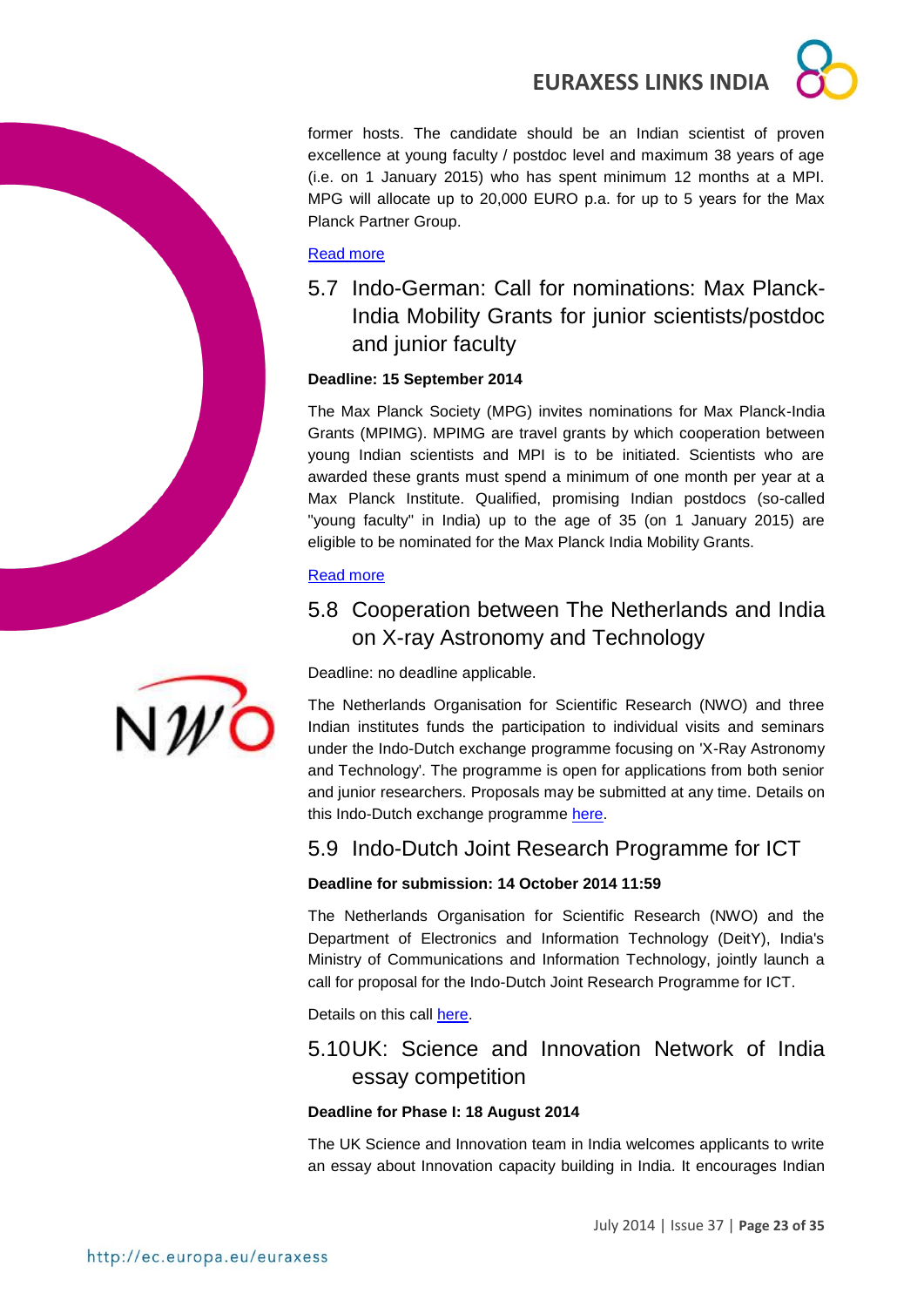policymakers, researchers, academics and those with strong knowledge of the field to participate in this essay competition.



Science and Innovation is widely recognised as the engine that drives the economic transformation of emerging markets like India. Increasingly, the real innovation bottleneck is not the supply of new knowledge, but external factors surrounding the process. How is India building the capacity to develop its innovation systems? What has been the impact of the national and state-level innovation capacity building programmes and initiatives in India so far? These could be the guiding points for writing the essay.

1st prize: An all expenses paid trip to the UK to attend Innovate UK conference in November 2014.

It is a two phases competiton:

| 18 August 2014    | Applications for Phase I due           |
|-------------------|----------------------------------------|
| 5 September 2014  | Notification of success of application |
| 22 September 2014 | Completed essay submitted              |
| 13 October 2014   | Winner announced                       |

[Application guidelines](https://www.gov.uk/government/world-location-news/uk-science-and-innovation-network-essay-competition)

### <span id="page-23-0"></span>5.11 FINLAND: 'September 2014 call' online now

#### **Deadline: 24 September 2014**

The Academy of Finland's September 2014 call for applications is now available online. Applications can be submitted in the online services as of Monday 1 September. The deadline is Wednesday 24 September. The deadlines for international calls may differ from the Academy's main deadline. Please check the deadline in the call text.

#### The call is open to **all research fields**.

The Academy encourages researchers to publish open access and make their data available. From now on, the funding for research projects can also be used to cover costs of open access publishing. There are a few other changes that can be found on their website.

#### [Read more](http://www.aka.fi/en-GB/A/Academy-of-Finland/Media-services/Releases1/September-2014-call-online-now/)

### <span id="page-23-1"></span>5.12 FRANCE: Agropolis Foundation' 'Open Science'

#### **Deadline: 15 September 2014**

Agropolis Foundation's mission is to promote and support interdisciplinary and integrated approaches in plant biology, ecology, sustainable agriculture, products and uses that address development issues concerning the North and the South, particularly (1) the increasing demand for plants and plant by-products both for food and non-food applications;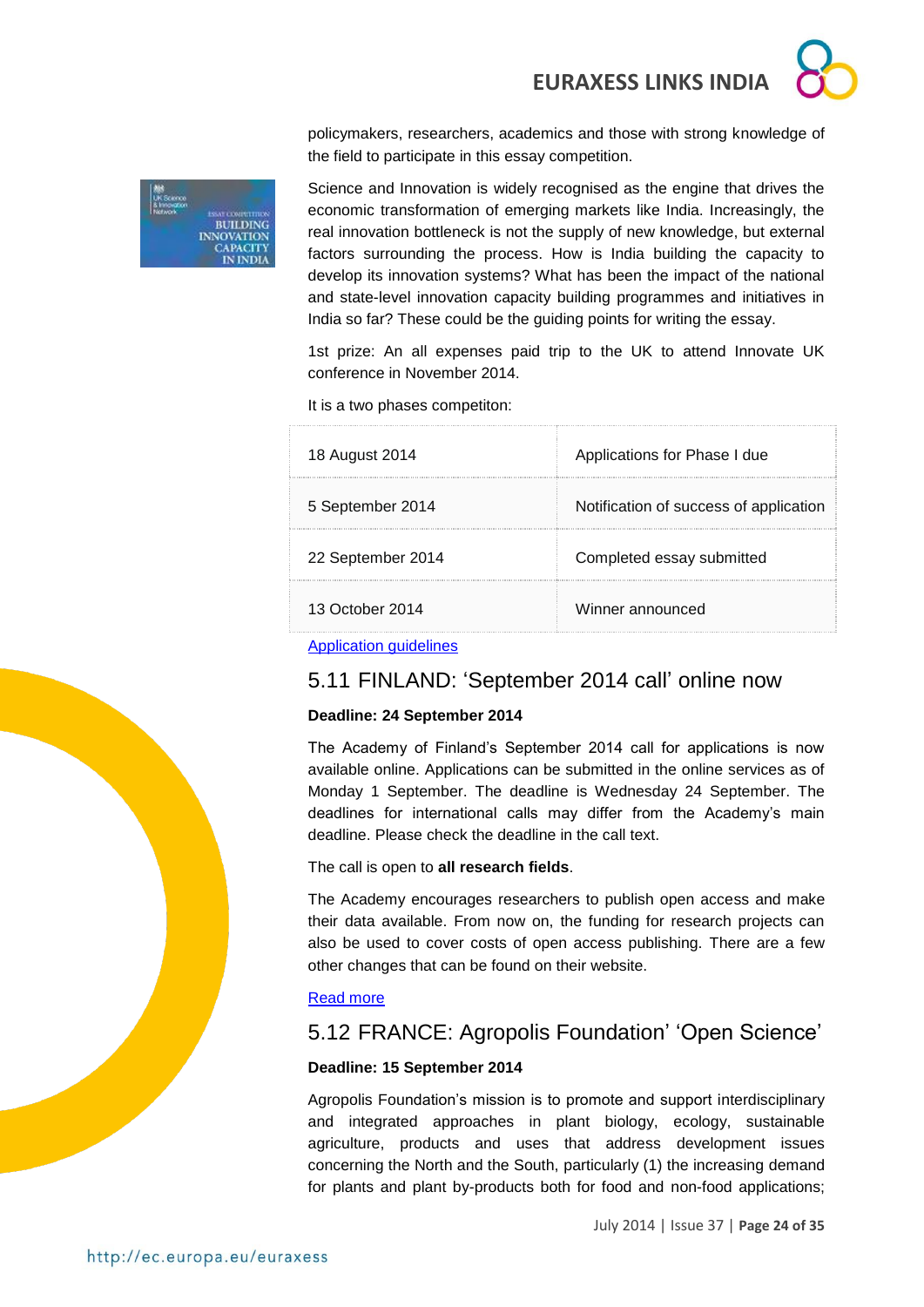(2) the interaction between climate change and crops; and (3) the prevention and management of risks related to crop and food systems

The CfP "Open Science" is aimed at promoting new ways of doing research (in the above mentioned fields) by favoring a collaborative enquiry on scientific topics involving a range of actors.

Proposals submitted under this Call are expected to employ transformative approaches and fosters innovative partnership modalities.

Up to €2M is available for this Call which will fund full projects, twin postdocs in collaboration with the CGIAR, small initiatives (e.g., small exploratory, proof-of-concept studies,…) and proposal development for submission to international calls.

#### [Read more](http://www.agropolis-fondation.fr/news/136/68/CfP-Open-Science-Research-is-now-open.html)

### <span id="page-24-0"></span>5.13 GERMANY: Call for submissions: Next Generation of Science Journalists

#### **Application deadline: 1 September 2014**

For the third time, the "Next Generation of Science Journalists" will be granted at the World Health Summit (WHS) in Berlin. The award is a cooperation of the World Health Summit, Deutsches Ärzteblatt, the European Union of Science Journalists' Associations (EUSJA), and the Pulitzer Center on Crisis Reporting. The application is open to all science journalists that have a maximum of five years of working experience. Five journalists will be selected as winners. The World Health Summit 2014 will take place from 19 to 22 October 2014 in Berlin.

#### [Read more](http://www.india.diplo.de/Vertretung/indien/en/__pr/Edu__Science__News/WHS__Award2014.html)

### <span id="page-24-1"></span>5.14 GERMANY: Research in Germany-DFG announces Ideas Competition for International Research Marketing

#### **Application deadline: 15 September 2014**

The German Research Foundation (DFG) invites proposals for an ideas competition for international research marketing actions. The Ideas Competition is intended to support international research marketing activities which are geared towards the needs of science and which will be implemented in 2015. The prizes of €75,000 each will support the implementation of these actions and will be given for actions that will enhance the visibility and attractiveness of German research abroad and attract both highly qualified early career researchers and established researchers, either to participate in collaborative projects with German researchers or to visit Germany for research purposes.

#### [Read more](http://www.india.diplo.de/Vertretung/indien/en/__pr/Edu__Science__News/DFG-ideas.html)

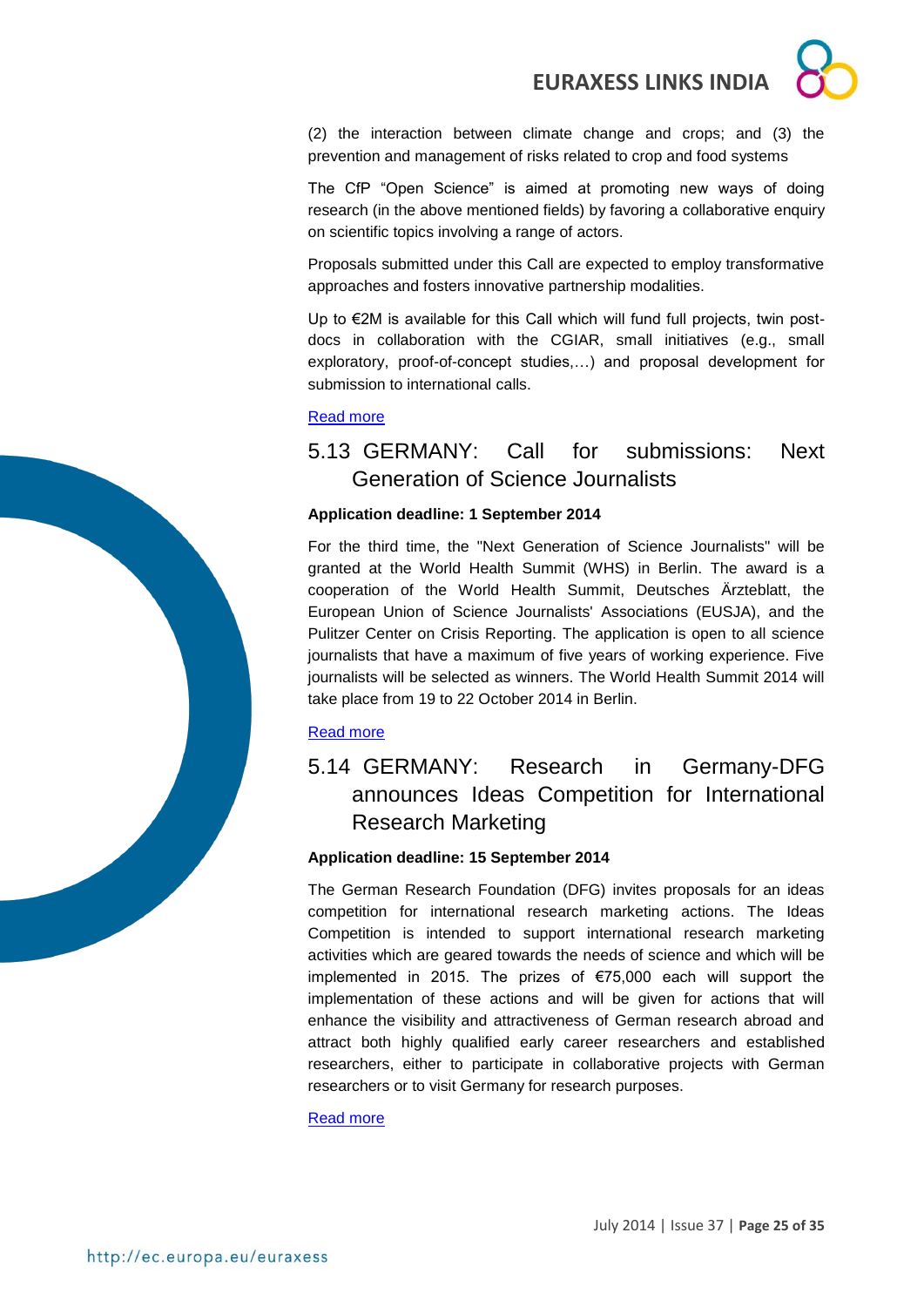

### <span id="page-25-0"></span>5.15 IRELAND: Research Paper of the Year: Irish Healthcare Awards

#### **Deadline: 22 August 2014**

Entries are currently being accepted for the 'Research Paper of the Year' category for this year's Irish Healthcare Awards. This category recognises outstanding original Irish research published in a peer-reviewed journal, between January 2013 and July 2014, which has the potential to contribute significantly to improving health and healthcare.

Established in 2002, the Irish Healthcare Awards — which are hosted by Irish Medical Times — are Ireland's premier awards in the area of health and medicine, which celebrate and reward innovation, excellence and achievement in the health service.

#### [Read more](http://research.ie/event/2014-07-22/research-paper-year-irish-healthcare-awards)

### <span id="page-25-1"></span>5.16 IRELAND: SFI Targeted Research Professorship Programme 2014 opens for applications

#### *Programme overview*

The SFI Research Professorship Programme assists research bodies in the recruitment of world-leading researchers for Professorial Chairs, or similar research leadership positions in targeted scientific areas in all areas covered by SFI's legal remit. The programme may also act as a mechanism to support the recruitment of individuals who possess a strong industry background, as well as directorship roles in established research centres within eligible research bodies in Ireland.

In recognition of the need for Ireland to build capacity in key areas of economic importance, SFI has consulted with the seven Irish Universities to identify areas, aligned with national and institutional strategic priorities, where the recruitment of eminent research professors will be targeted. Research Professors with world class research profiles will build on ongoing significant research activities in Ireland, help to foster and develop emerging areas of strategic opportunity and catalyse future expansion in these targeted areas.

To this end, SFI is launching the SFI Targeted Research Professorship Programme 2014 and will provide funding of up to €5 million in direct costs to each successful applicant to the Programme in these thematic areas.The 2014 call is run in partnership with the seven universities and the Irish Universities Association (IUA) and each university will focus its recruitment strategy on a number of the targeted areas. Submission of full proposals to SFI will be by invitation only following an expression of interest phase during which SFI will work closely with the research body. In addition to operating the fixed deadline 'SFI Targeted Research Professorship Programme 2014', the SFI Research Professorship Programme will also continue to operate and accept Expressions of Interest from Research Bodies on a rolling basis.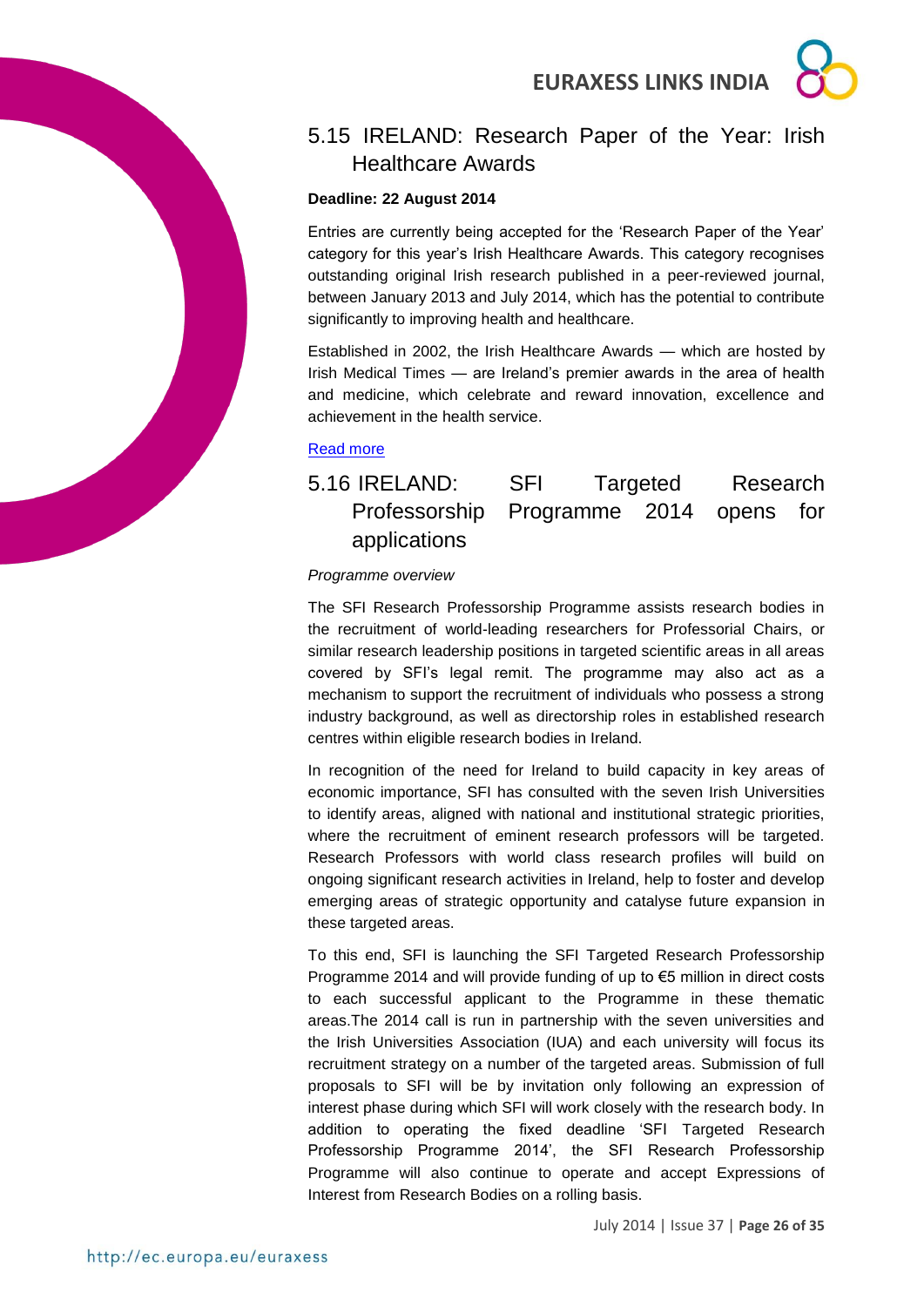

#### *Thematic areas*

The following thematic areas have been selected for the SFI Targeted Research Professorship Programme 2014: Manufacturing (Advanced Manufacturing / Manufacturing Competitiveness); Bio-manufacturing; Smart Cities; Energy; Marine; ICT (Incorporating Data analytics, management, security & privacy, visualisation and data science); Digital Platforms, Content and Applications; Connected Health; Medical Devices & Medical Technologies; Ageing; Agrifood (incorporating Sensory Food Science, Sustainable Food Production and Food Security); Climate Change

#### [Read more on the Call](http://www.sfi.ie/funding/funding-calls/open-calls/sfi-targeted-research-professorship-programme.html)

### <span id="page-26-0"></span>5.17 LUXEMBOURG: PEARL Programme - Annual Call 2014

#### **Deadline: 15 October 2014**

The PEARL Programme is one of the FNR's key instruments in its strategy to strengthen Luxembourg's research environment by investing in human resources, institutional development and capacity building in priority research domains.

The main aims of PEARL are:

- Recruitment of internationally leading researchers
- Strengthening research areas of strategic importance to Luxembourg

#### [Read more](http://fnr.lu/en/Research-Programmes/Funding-by-Call-Type/Calls/PEARL-Programme-Annual-Call-2014)



### <span id="page-26-1"></span>5.18 UK: Translational Fellowships

#### **Application deadline: 5 November 2014**

#### *Aimed at*

Early career researchers from academia or industry who have demonstrated high potential, and who wish to establish an independent academic career focused on the translation of fundamental bioscience research. The current call will support the translation of basic plant science into crop science research.

#### *Nature of award*

Awards are for 5 years, up to 2 fellowships are available, and include personal salary and a significant research support grant.

Applications are welcome from candidates seeking flexible working arrangements (e.g. part-time); see the Fellowships handbook for further information (see downloads).

*Research areas*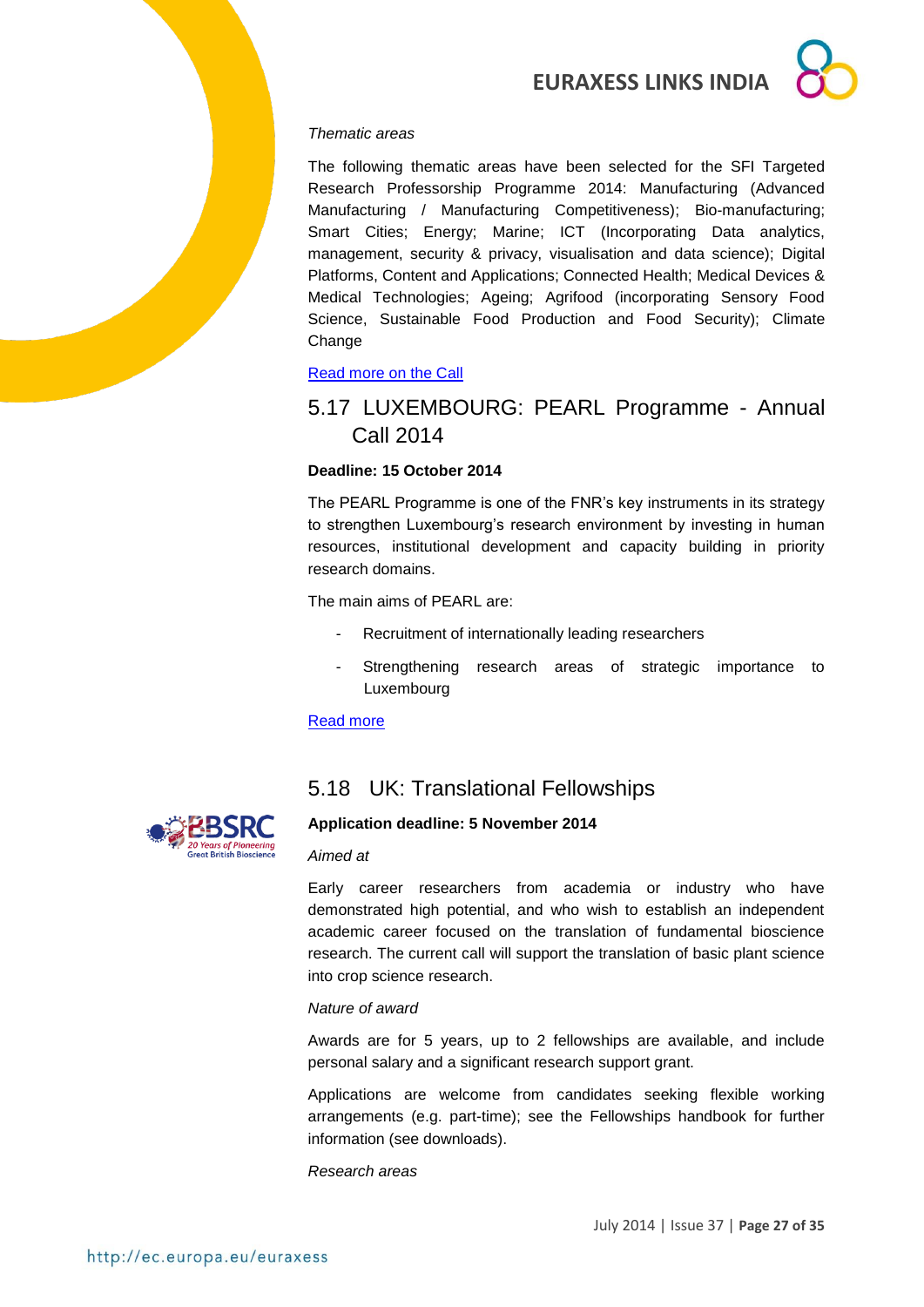Submit a proposal on crop science research in any area within our portfolio. The main focus of research projects will be on the crop species themselves and not on model organisms. We particularly encourage proposals which are aligned with our overarching strategic priorities (see related links) and involving:

- the translation of basic plant science into crop science research
- agricultural crops and systems
- integration of the latest bioscience and modelling techniques
- collaborative working with industry

Please note that underpinning research not directly relevant to food security is excluded.

#### *Eligibility*

Applicants should not exceed 12 years in active postgraduate research studies and postdoctoral research employment

Applicants should have no less than 3 years of active postdoctoral research experience.

Note: where applicants meet the eligibility criteria for a David Phillips Fellowships they will automatically be considered for the David Phillips scheme alongside their application for a Translational Fellowship.

#### [Read more](http://www.bbsrc.ac.uk/funding/fellowships/translational-fellowships.aspx)

### <span id="page-27-0"></span>5.19 UK: David Phillips Fellowships



#### **Application deadline: 5 November 2014**

#### *Aimed at*

Scientists who have demonstrated high potential and who wish to establish themselves as independent researchers.

#### *Nature of award*

Awards are for 5 years, up to 5 are available, and include personal salary and a significant research support grant. Applications are welcome from candidates seeking flexible working arrangements (e.g. part-time); see the Fellowships handbook for further information (see downloads).

#### *Eligibility*

Applicants should not exceed 10 years in active postgraduate research studies and postdoctoral research employment

Applicants should have no less than 3 years of active postdoctoral research experience

Note: David Phillips Fellowship applicants are not eligible to apply to any additional 2014 BBSRC fellowship competitions.

[Read more](http://www.bbsrc.ac.uk/funding/fellowships/david-phillips.aspx)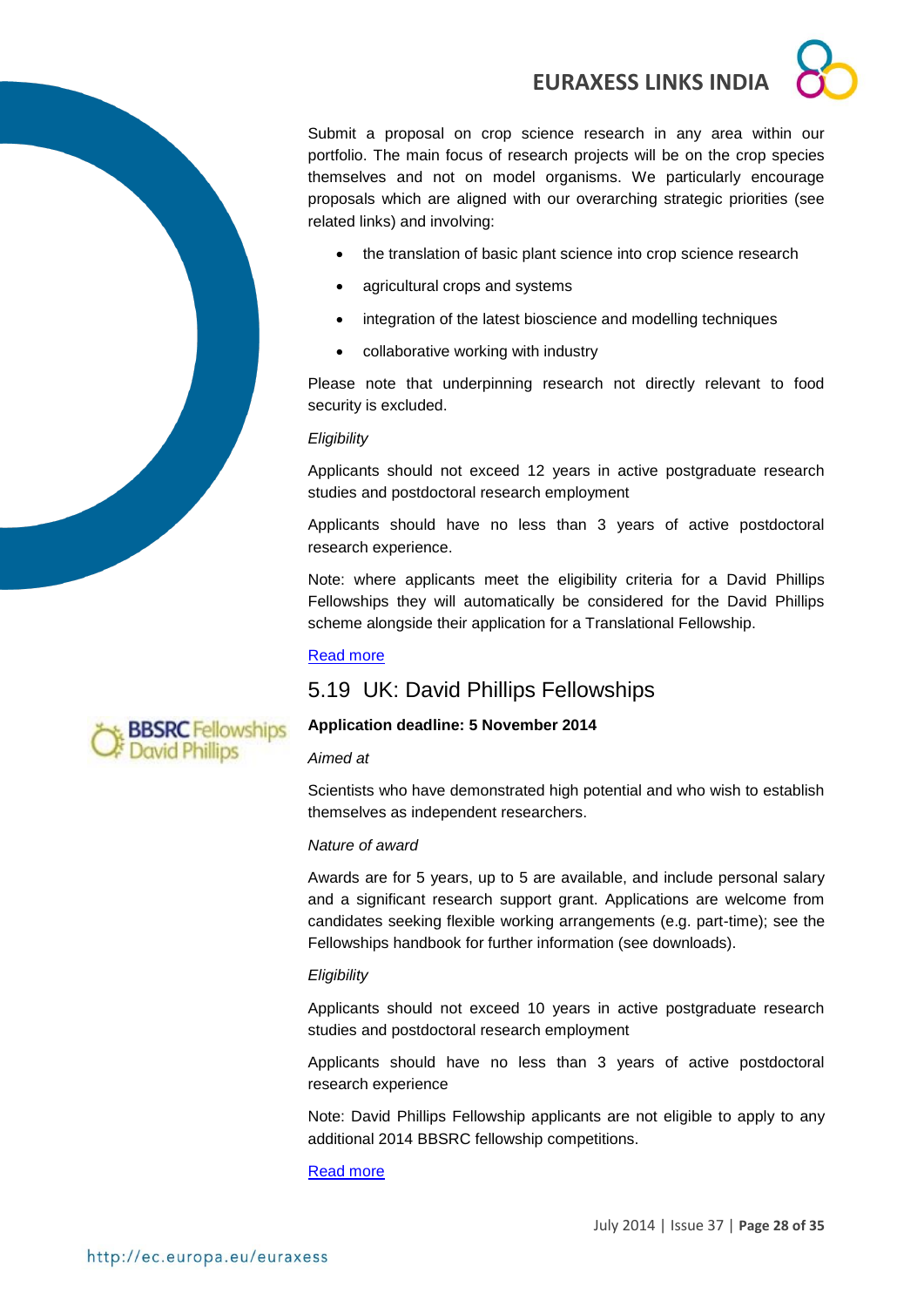### <span id="page-28-0"></span>5.20 SPAIN: The UAM-Accenture Chair's Sixth Edition of the Award for a research paper in Economics and Management of Innovation

### **Deadline for submission of papers: 30 October 2014**

One of the European Union's flagships for achieving its growth strategy under Europe 2020 is the Digital Agenda for Europe (DAE). The overall aim of the Digital Agenda is to deliver sustainable economic and social benefits from a digital single market based on fast and ultra-fast internet and interoperable applications.

The DAE makes proposals for actions to get Europe on track of smart, sustainable and inclusive growth. Launched in May 2010, the DAE contains 101 actions, grouped around seven priority areas adopted by the European Commission for the digital economy and society: A digital single market, interoperability between IT products and services, trust and security technology, Fast and ultra-fast internet access, research and innovation, Enhancing digital literacy and ICT-enabled benefits for EU society.

In this context, it is important to promote research on the role of ICT in public and private organization performance, economic growth and development.

The UAM-Accenture Chair Award 2014 is five thousand Euros (5,000 Euros). UAM stands for Universidad Autónoma de Madrid (Spain).

### [Read more](http://www.uam.es/docencia/degin/catedra/premio2014_en.html)

<span id="page-28-1"></span>5.21 SWEDEN: Call for applications for funding to support the organization of conferences and workshops



### **Deadline: 1 October 2014**

The Swedish Research Council for Environment, Agricultural Sciences and Spatial Planning (Formas) announces the availability of funding to support the organization of conferences and workshops Formas welcomes applications within all areas that are the responsibility of Formas. The call concerns costs related to the organizing of conferences or workshops (meetings).

The mission of Formas is to promote and support basic research and needs-driven research in the areas of the Environment, Agricultural Sciences and Spatial Planning. It is also within the mandate of Formas to be responsible for the dissemination of information about research and research results, as well as the popularization of the research that is funded by the research council.

[Read more](http://www.formas.se/en/financing/calls-for-proposals/call-for-applications-for-funding-to-support-the-organization-of-conferences-and-workshops)

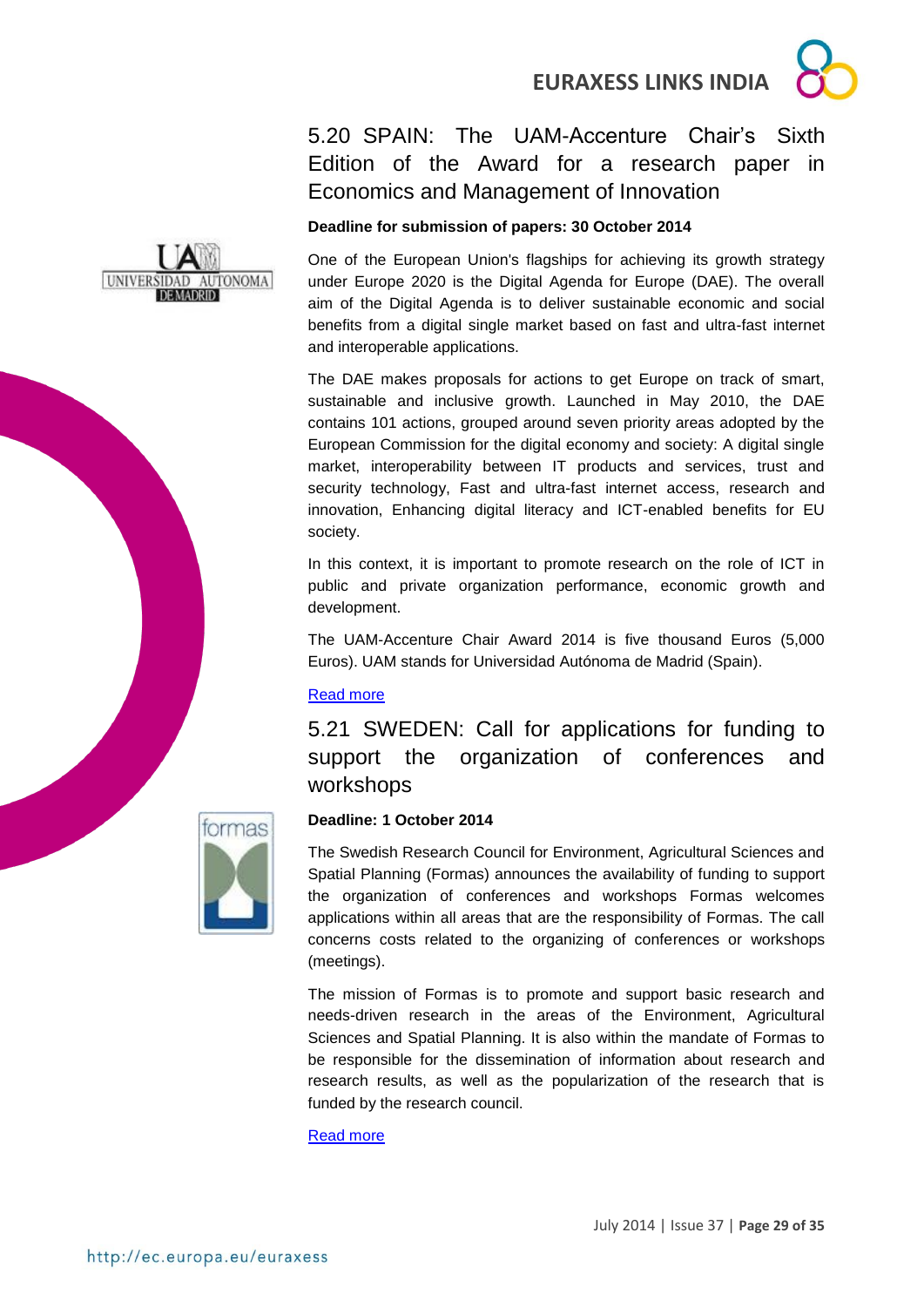

## <span id="page-29-0"></span>5.22 SWEDEN: Targeted call - Sustainable building and planning

#### **Deadline: 19 February 2015**

The Swedish Research Council for Environment, Agricultural Sciences and Spatial Planning (Formas) announces the availability of annual funding of SEK 25 million over a three year period for research in the area of planning, construction, administration and management of the built environment including all scale categories: regions, cities, city districts, quarters, infrastructure, buildings and structures. In total the call therefore comprises funding of SEK 75 million. The intention is to provide support for research and development projects to improve knowledge of sustainable building and planning from an ecological, economic, social and cultural perspective.

#### [Read more](http://www.formas.se/en/financing/calls-for-proposals/targeted-call-sustainable-building-and-planning-)

<span id="page-29-1"></span>5.23 SWEDEN: Second call within the program Forest raw materials and biomass: Sustainable primary production

#### **Deadline: 11 February 2015**

Formas announces a call for funding of 75 million SEK (25 million SEK per year for three years, 2015-2017) for research and development projects within sustainable primary production of forest raw materials and biomass, where the biomass may come from forestry, agriculture or aquaculture.

#### [Read more](http://www.formas.se/en/financing/calls-for-proposals/second-call-within-the-program-forest-raw-materials-and-biomass-sustainable-primary-production)

### <span id="page-29-2"></span>5.24 Forthcoming calls

**Marie SkŁodoska-Curie Action: Innovative Training Networks (ITN)** - Call ref. H2020-MSCA-ITN-2015. Foreseen publication date: 2 September 2014 on EU Research and Innovation [Participant Portal.](http://ec.europa.eu/research/participants/portal/desktop/en/opportunities/h2020)

**European Research Council: Call for proposals to promote the output of ERC-funded research amongst a wider audience**. Foreseen publication date 16 September 2014 and deadline 16 December 2014. Follow it on EU Research and Innovation [Participant Portal.](http://ec.europa.eu/research/participants/portal/desktop/en/home.html)

**Revised Horizon 2020 Work Programme 2014-2015** has been adopted on 22 July 2014. [Read more](http://ec.europa.eu/research/participants/portal/desktop/en/funding/reference_docs.html#-) (check for documents ending with "v.2" under H2020/Work Programmes/2014-15/Main WP).

**European Research Council (ERC)'s Work Programme 2015** has been published. [Read more.](http://erc.europa.eu/sites/default/files/document/file/ERC_Work_Programme_2015.pdf)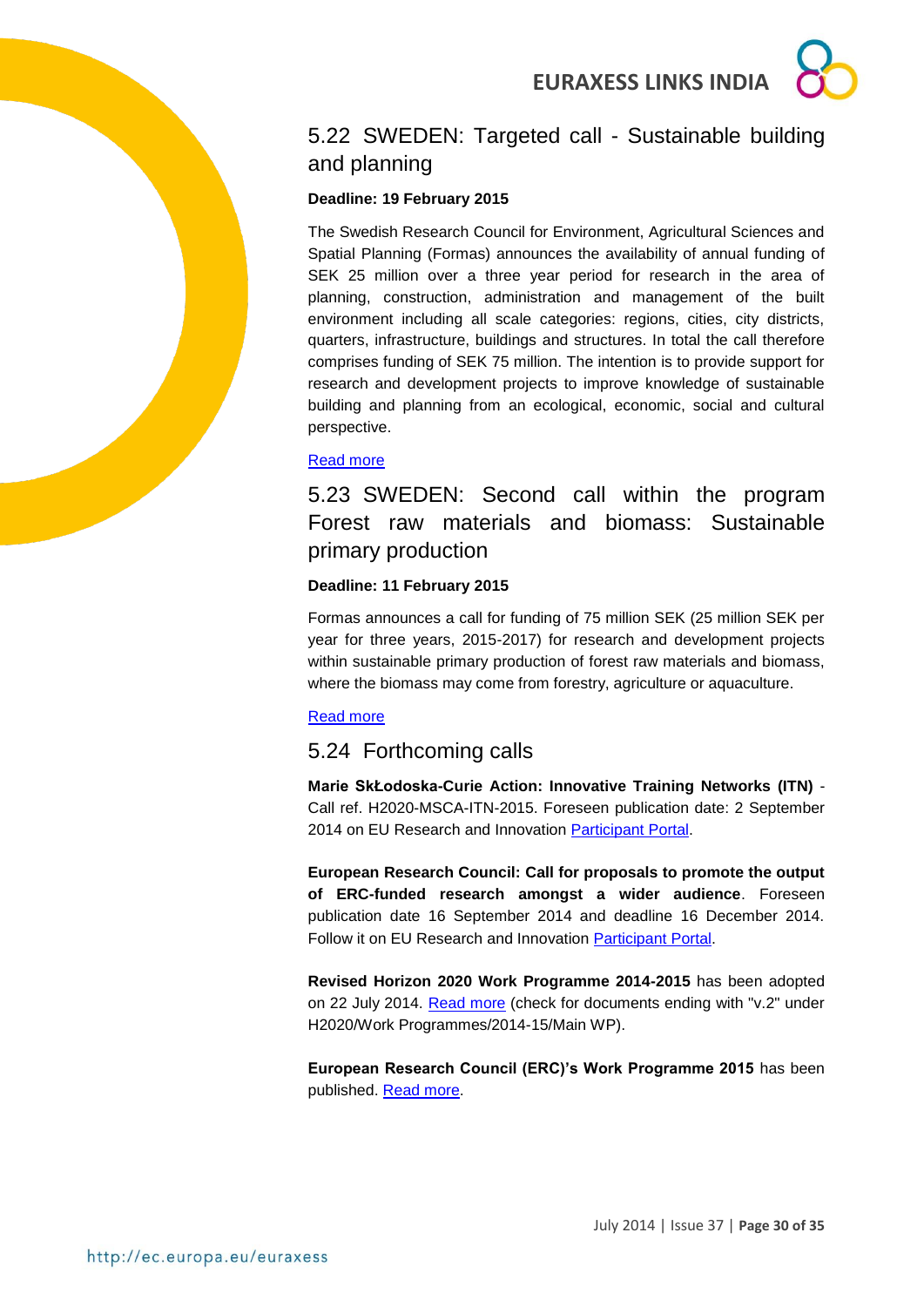

<span id="page-30-0"></span>5.25 Calls still open (see previous newsletters for more details)

**Horizon 2020 – First calls:** Many of the 145 calls published in December 2013 are still open in the fields of Societal Challenges, Industrial Leadership and Science with and for Society).

Access all open calls on the [Horizon 2020 Participant Portal.](http://ec.europa.eu/research/participants/portal/desktop/en/opportunities/h2020)

Deadline for submission (many by late August/September/October, also in early 2015): check under specific call.

Three *calls under Horizon 2020* are *highlighted* here:



**[Marie Skłodowska-Curie action's Individual Fellowships \(H2020-](http://ec.europa.eu/research/participants/portal/desktop/en/opportunities/h2020/calls/h2020-msca-if-2014.html#tab2) [MSCA-IF-2014\):](http://ec.europa.eu/research/participants/portal/desktop/en/opportunities/h2020/calls/h2020-msca-if-2014.html#tab2)** IF provide opportunities to acquire and transfer new knowledge and to work on research in a European context or outside Europe. The scheme supports the return and reintegration of researchers from outside Europe who have previously worked here. It also develops or helps to restart the careers of individual researchers that show great potential, considering their experience. Deadline: 11 September 2014

**[Marie Skłodowska-Curie actions Co-funding of Regional, National and](http://ec.europa.eu/research/participants/portal/desktop/en/opportunities/h2020/calls/h2020-msca-cofund-2014.html)  [International Programmes \(H2020-MSCA-COFUND-2014\):](http://ec.europa.eu/research/participants/portal/desktop/en/opportunities/h2020/calls/h2020-msca-cofund-2014.html)** The COFUND scheme aims at stimulating regional, national or international programmes to foster excellence in researchers' training, mobility and career development, spreading the best practices of Marie Skłodowska-Curie actions.

Deadline: 2 October 2014

**Call for proposals for [ERC Proof of Concept Grants](http://ec.europa.eu/research/participants/portal/desktop/en/opportunities/h2020/topics/56-erc-poc-2014.html)** Deadline: 1 October 2014 (2<sup>nd</sup> deadline in 2014)

#### **Call for Proposals for [ERC Advanced Grants](http://ec.europa.eu/research/participants/portal/desktop/en/opportunities/h2020/calls/erc-2014-adg.html)**

Advanced Grants are designed to support excellent Principal Investigators at the career stage at which they are already established research leaders with a recognised track record of research achievements. This action is open to researchers of any nationality who intend to conduct their research activity in any Member State or Associated Country. Deadline: 21 October 2014

#### *Other calls:*

**New M-ERA.Net [Transnational Call 2014 \(engineering and science](https://www.m-era.net/joint-call-2014)  [materials\):](https://www.m-era.net/joint-call-2014)** this call will enable easy access to collaboration between leading research partners and industry across and also outside Europe and create a powerful network to tackle European and global challenges. Increasing interdisciplinary cooperation with a series of joint calls and activities will enable European researchers and industry to access previously inaccessible new markets, creating a new innovation oriented economy

Deadline for submission: 16 September 2014



European Research Council Established by the European Commission **Supporting top researchers** from anywhere in the world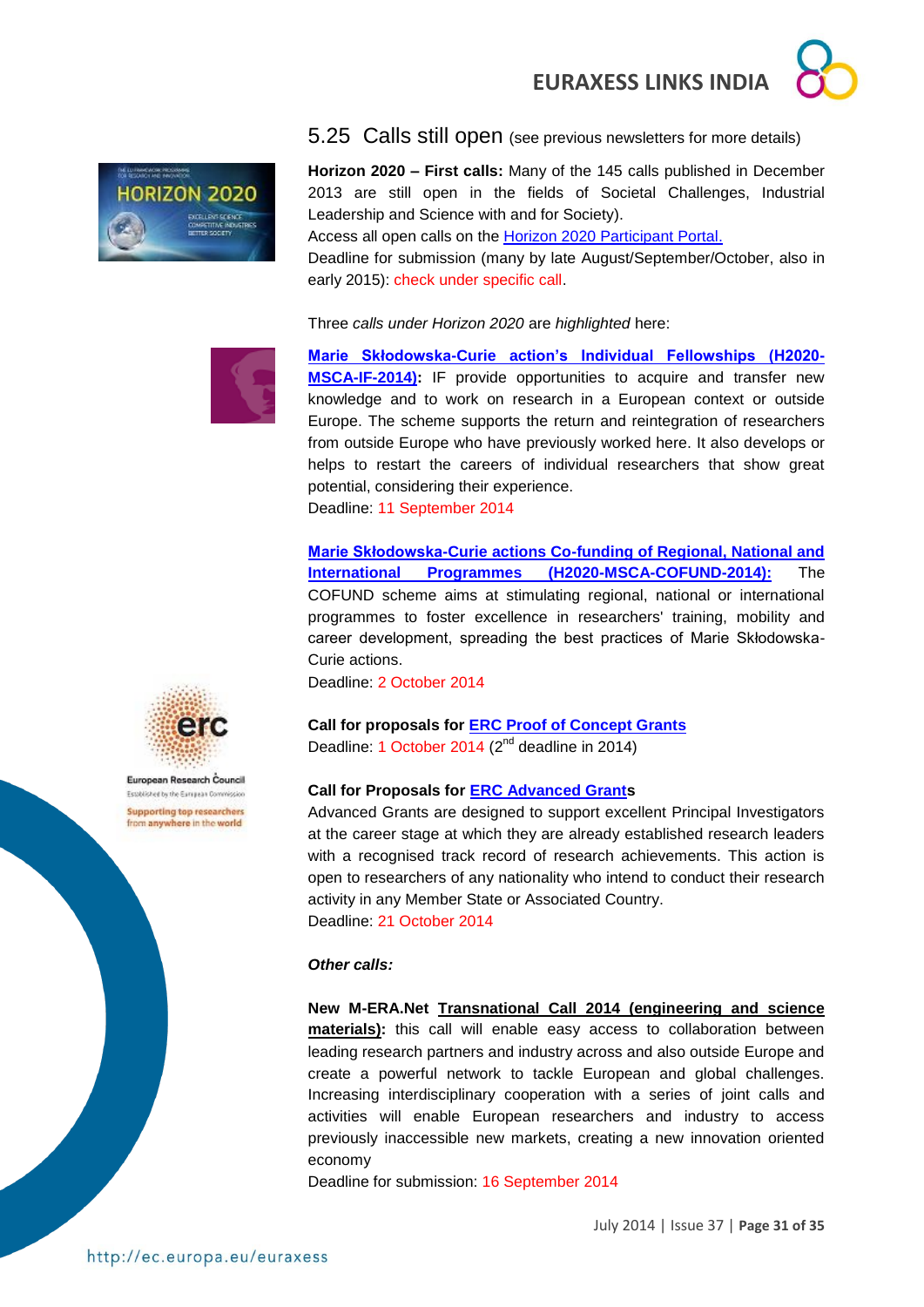

**Policy Internships in the UK:** A 3-month [internship opportunity](http://www.bbsrc.ac.uk/business/people-information/policy-internships.aspx?utm_source=feedburner&utm_medium=feed&utm_campaign=Feed%3A+bbsrcfunding+%28BBSRC+-+Funding+opportunities%29) for BBSRC-, NERC- and AHRC-funded PhD students to work in one of a selected group of highly influential science policy organisations**.** Application deadline: 18 August 2014

**EPSRC-DST Indo-UK Initiative** in [Applied Mathematics:](http://www.icms.org.uk/proposals/indo-uk_info) programme for organising 12-14 workshops in Applied Mathematics in 2014-2016. Deadline for submission of proposals: 31 August 2014

#### **UK: [Industrial Biotechnology \(IB\) Catalyst](http://www.bbsrc.ac.uk/business/collaborative-research/tsb-competitions/ib-catalyst.aspx?utm_source=feedburner&utm_medium=feed&utm_campaign=Feed%3A+bbsrcfunding+%28BBSRC+-+Funding+opportunities%29)**

*Expression of interest:* Registration deadline: 3 September 2014 Application deadline: 10 September 2014

*Feasibility studies:* Registration deadline: 3 December 2014 Application deadline: 10 December 2014

**BELGIUM: [Scientific Prize Gustave Boël -](http://www.fnrs.be/docs/Reglement-et-documents/International/FRS-FNRS_Gustave_Boel_Sofina_Fellowships_Regulations.pdf) Sofina Fellowships to go to [China or India:](http://www.fnrs.be/docs/Reglement-et-documents/International/FRS-FNRS_Gustave_Boel_Sofina_Fellowships_Regulations.pdf)** Applicants must be doctoral student or a postdoctoral researchers (max. PhD  $+3$  yrs.), affiliated to a Belgian university and with EU-nationality (28 member states). Deadline for application: 4 November 2014

**PORTUGAL: [New Media and Pervasive Systems PhD Programme by](http://siti.ulusofona.pt/~nemps/index.php?option=com_content&view=article&id=27&Itemid=151&lang=en)  [COPELABS and University Lusofona](http://siti.ulusofona.pt/~nemps/index.php?option=com_content&view=article&id=27&Itemid=151&lang=en)** Deadline for application: different deadlines

**GERMANY: [German Chancellor Fellowships for Prospective Leaders:](../../../../../../../../../../../../../AppData/Roaming/Microsoft/Word/Alexander%20von%20Humboldt%20Foundation%20website)** 

The Alexander von Humboldt Foundation offers prospective leaders from Brazil, China, India, Russia and the USA the opportunity to conduct a project as guests of the partner of their choice in Germany**.** Deadline: 15 September 2014





#### **Horizon 2020: Call of expression of interest for experts**

Additional details can be found in the [Participant Portal.](http://ec.europa.eu/research/participants/portal/desktop/en/experts/index.html) We encourage you to check it and register as an expert. The call for expression of interest will remain open for the lifetime of Horizon 2020.

## <span id="page-31-0"></span>**6 Jobs**

### <span id="page-31-1"></span>6.1 EURAXESS Portal and EURAXESS Jobs

The [EURAXESS Portal](http://ec.europa.eu/euraxess/index.cfm/general/index) provides links to information on career and grant opportunities in science and technology mainly in European countries.

For research careers in Europe and the world, visit the [EURAXESS Jobs](http://ec.europa.eu/euraxess/index.cfm/jobs/jvSearch) website!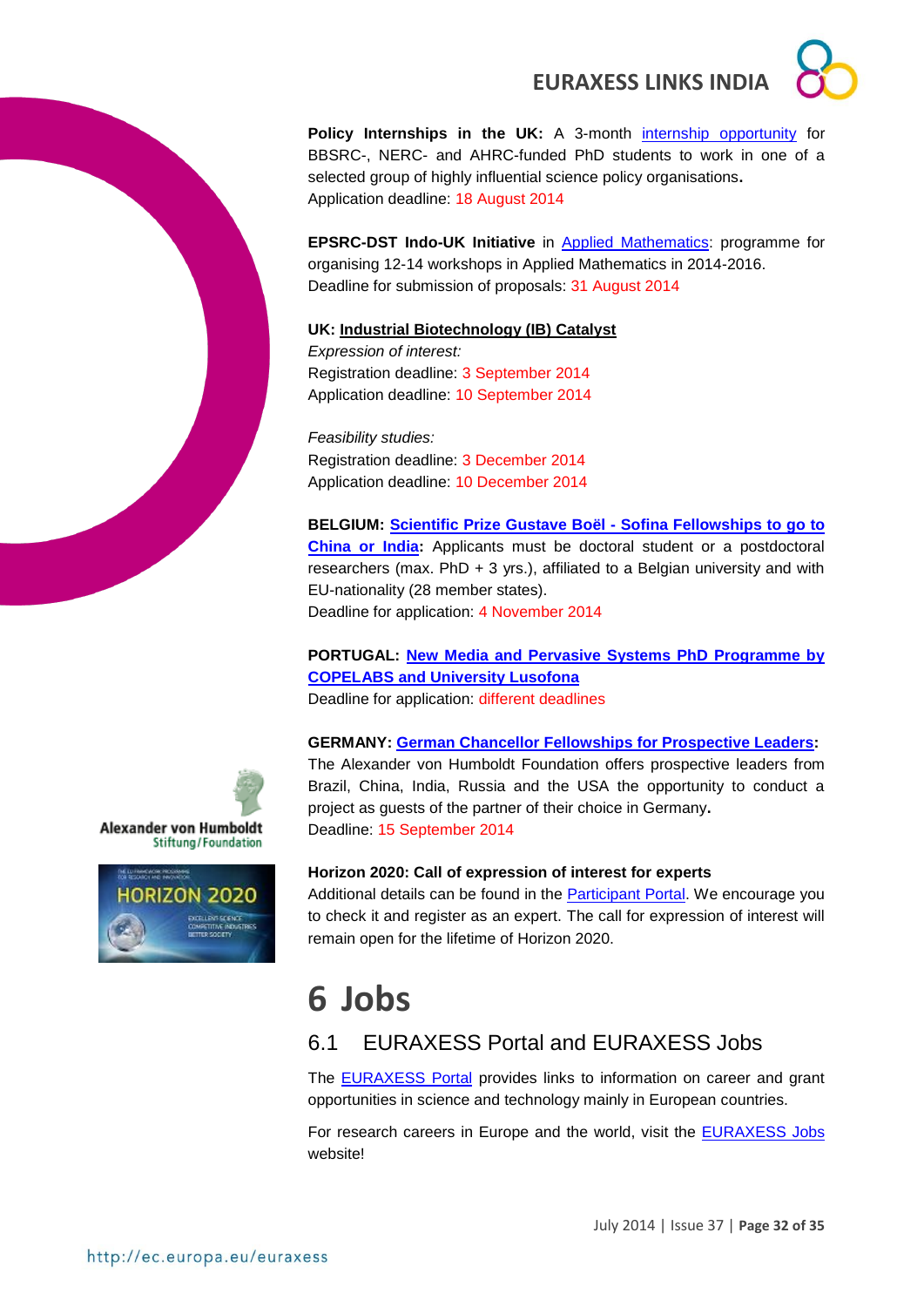Currently, there are 7348 research jobs and fellowship programmes (all over Europe but also in other countries such as in India and in all disciplines) accessible via the EURAXESS Jobs database.



#### **Example of latest positions open for Indian participants:**

**FELLOWSHIP**: **[Internship in an R&D company, for the development of](http://ec.europa.eu/euraxess/index.cfm/jobs/fgDetails/72568)  [innovative materials for space industry](http://ec.europa.eu/euraxess/index.cfm/jobs/fgDetails/72568):** internships to young researchers (bachelor, master, doctoral students and post-doctoral researchers) with knowledge and interests in polymer, inorganic, or organic chemistry and material engineering. Opportunity to be involved in projects for space industry, via the development of innovative nanomaterials. No deadline provided.

**FELLOWSHIP: [BEWARE Academy](http://ec.europa.eu/euraxess/index.cfm/jobs/fgDetails/68458)** (20 fellowships per year): This program focuses on technology transfer, the project also runs over five years and a total of about 80 mandates will be available for researchers to perform a research stay in a Belgian French-speaking University, in partnership with a Walloon company. Over the period covered by the mandate (18-36 months), six months must be spent in the company. **Apply by: 15 October 2014**

**[Postdoctoral Researchers in Computational and Experimental](http://ec.europa.eu/euraxess/index.cfm/jobs/jobDetails/33939627)  [Neuroscience \(x2](http://ec.europa.eu/euraxess/index.cfm/jobs/jobDetails/33939627)**): two Postdoctoral positions in computational and experimental neuroscience, as part of a collaboration between Matt Nolan (University of Edinburgh) and Upi Bhalla (National Centre for Biological Sciences, Bangalore). The projects are to examine representations, connectivity and plasticity in the Hippocampal-Entorhinal circuitry.

One position is for a computational analysis of representations, sequence formation and plasticity. The other position is more experimental, **Apply by: 10 August 2014**

**Other jobs:**

**[Postdoctoral Opportunity-Section of Cancer Surveillance](mailto:A%20postdoctoral%20opportunity%20is%20available%20to%20work%20on%20a%20project%20which%20is%20a%20critical%20response%20in%20support%20of) at International Agency for Research on Cancer (IARC):** A postdoctoral opportunity is available to work on a project which is a critical response in support of policies that combat the rising cancer burden projected over the next decades, notably in lower resource settings and among the elderly worldwide. It will combine epidemiological and demographical methodologies and use geographical and temporal data on cancer incidence, mortality and survival available at the national and world region level. The researcher will be based in Lyon, France. **Apply by 15 September 2014**

### <span id="page-32-0"></span>6.2 Join us on LinkedIn: [linkedin.euraxess.org](http://www.linkedin.com/groups/EURAXESS-Links-Internationally-Mobile-Researchers-4990889/about)



The EURAXESS Links group on LinkedIn is for **internationally mobile researchers** to share their experiences and learn of jobs and career opportunities around the world.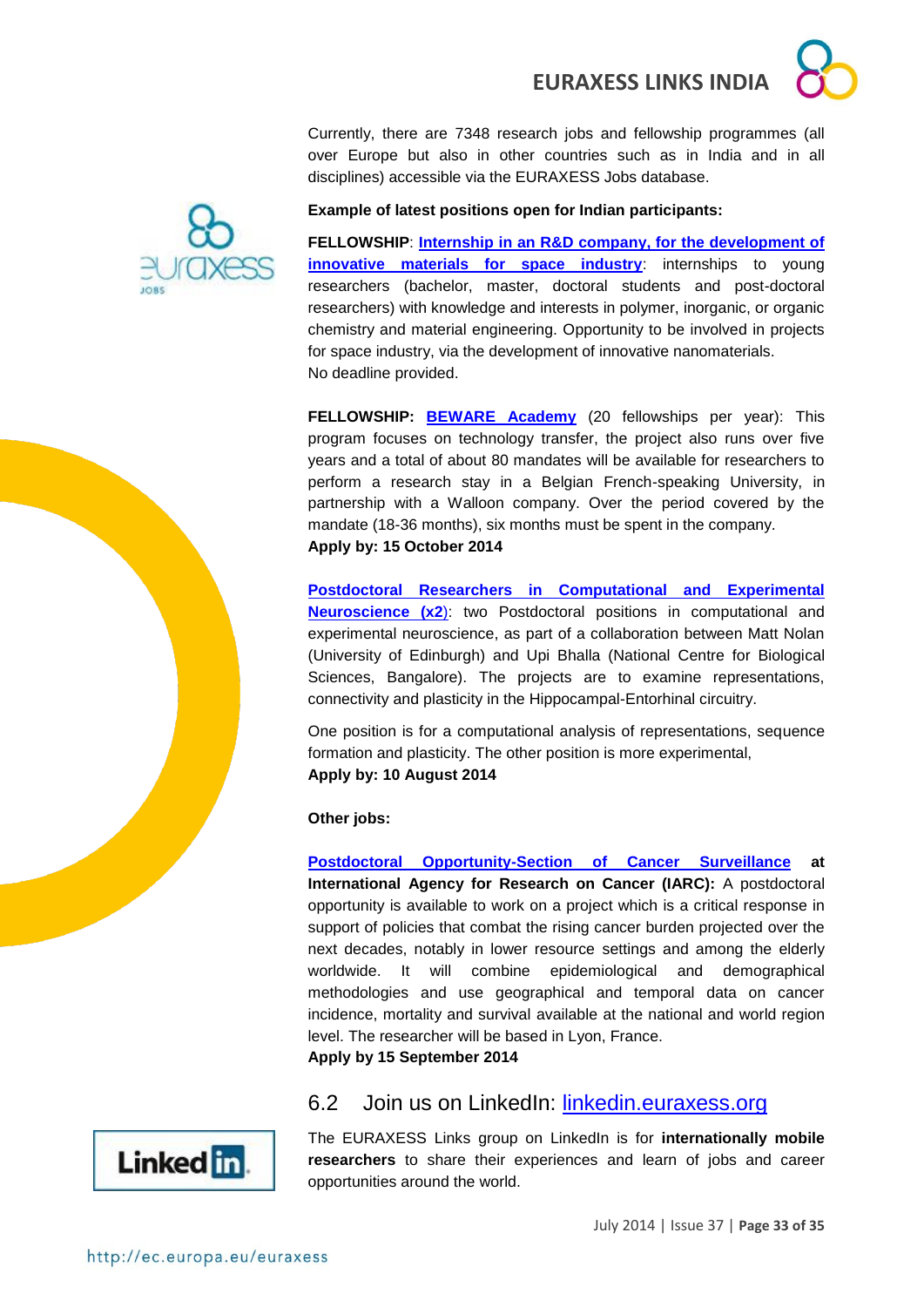

It is part of the EURAXESS initiative, the European Commission's programme to support researchers, of which EURAXESS Links is its external window (i.e. for outside Europe).

The global EURAXESS LinkedIn group is complementary to the country based EURAXESS Links India community.

Example of recent employment or fellowship opportunity published on EURAXESS Links-Internationally Mobile Researchers is provided below. For further information click on the position:

[Senior Researchers \(15 positions\) as](http://www.ikerbasque.net/) Ikerbasque Research Professors [\(Basque Country, Spain\)](http://www.ikerbasque.net/)

#### **Deadline: 10 September 2014**

### <span id="page-33-0"></span>6.3 India: Example of jobs at [DevNetJobsIndia](http://www.devnetjobsindia.org/)

For further information click on the position:

[Senior Manager: Entrepreneurship Studies](http://www.devnetjobsindia.org/jobdescription.aspx?job_id=35524) The Adianta School for Leadership and Innovation Location: Delhi **Apply by: 30 Jul 2014**

#### [Project Manager](http://www.devnetjobsindia.org/jobdescription.aspx?job_id=35807)

Arpana Research & Charities Trust Location: Madhuban,Karnal, Haryana **Apply by: 02 Aug 2014**

#### [Temporary Researcher and Writer Position at Chintan](http://www.devnetjobsindia.org/jobdescription.aspx?job_id=35661)

Chintan Environmental Research and Action Group Location: New delhi, Delhi **Apply by: 03 Aug 2014**

## <span id="page-33-1"></span>**7 Events**

| <b>Event (click for more details)</b>                                                                                                                               | Location                                     | <b>Date</b>                   |
|---------------------------------------------------------------------------------------------------------------------------------------------------------------------|----------------------------------------------|-------------------------------|
| 7.1 Europe                                                                                                                                                          |                                              |                               |
| European Alpbach Forum 2014<br>(Note: Scholarships available. Several symposia, including one on<br>'Research and Innovaton at the Crossroads' and summer schools.) | Alpbach, Austria                             | $10 - 29$<br>August<br>2014   |
| <b>European Biogas Association Conference by EBA</b>                                                                                                                | Alkmaar.<br><b>The</b><br><b>Netherlands</b> | 30/09-1/10 2014               |
| ICT Proposers' Day 2014 by European Commission                                                                                                                      | Florence, Italy                              | October<br>$9 - 10$<br>2014   |
| International Conference of Education, Research and<br><b>Seventh</b><br>Innovation                                                                                 | Seville, Spain                               | November<br>$17 - 19$<br>2014 |
| Conference Transport Safety: Societal Challenges, Research<br>EC.<br>Solutions.                                                                                     | Genoa (Italy)                                | $4 - 5$<br>December<br>2014   |